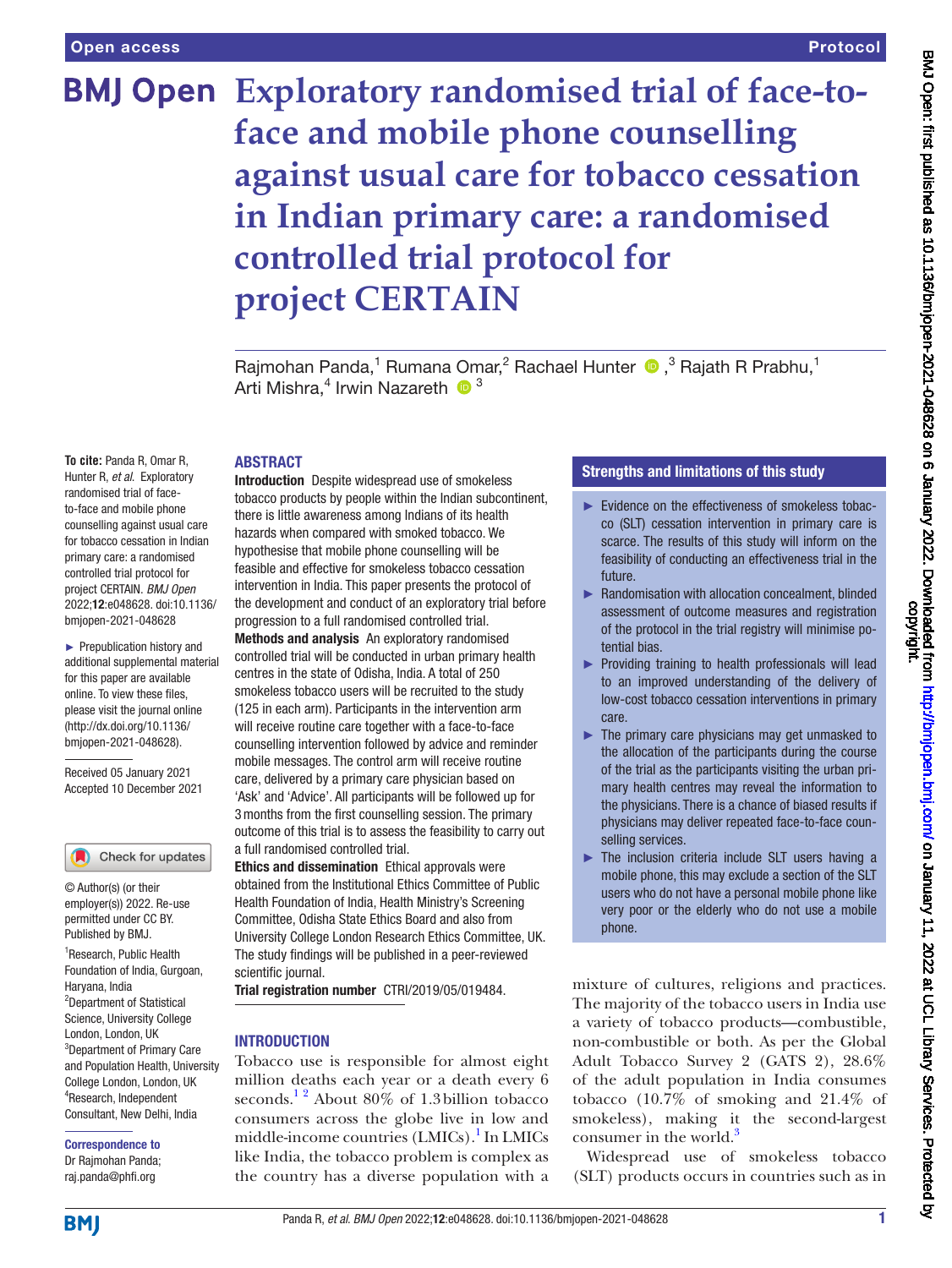India and Bangladesh accounting for 232 of 248million SLT users worldwide (i.e., from 21 countries).<sup>[4](#page-6-2)</sup> SLT products such as *tambaaku*, *gurkha*, *zarda*, *khaini*, *mawa* and *pan masala* are widely used in many states in India as SLT consumption is culturally accepted and is considered common practice. $5$  In India, SLT use is double that of combustible tobacco, making it the single most common form of tobacco used by men and women (29.6% and 12.8%, respectively).[5](#page-6-3) According to GATS 2 survey, the state of Odisha was one where the largest proportion of adults consumed SLT products (43%) compared with the national average  $(21.4\%)$ .<sup>[6](#page-6-4)</sup> Despite strong evidence of  $SLT<sup>7</sup>$  $SLT<sup>7</sup>$  $SLT<sup>7</sup>$  on cancer of the oral cavity, pharynx, oesophagus and also responsible for a large proportion of tobaccorelated cancers in India, there is a misconception that SLT is relatively harmless  $\cdot$ <sup>[8](#page-6-6)</sup>

Primary care health professionals, the first contact for patients accessing help, play a key role in the health education of the hazards of tobacco. They are best placed to counsel against tobacco use and promote cessation. Studies on brief interventions by healthcare providers are effective in motivating tobacco users to quit tobacco. $910$ A systematic review on SLT cessation intervention from both high-income countries (HICs) and LMICs showed that behavioural interventions are effective in achieving cessation.[11](#page-6-8) However, the overburdened primary care physicians in India have limited time for counselling,<sup>21213</sup> and it is also difficult to get users to attend follow-up visits as journeys to primary care clinics would incur a loss of income.[12](#page-6-10)

In India, mobile phones are widely used in both rural and urban settings. India with 1173.7million (98.2%) mobile phone users is the second-largest user base in the world.<sup>14</sup> Mobile phone subscribers in India increased from 1187million in June 2019 to 1195.2million by September  $2019.<sup>14</sup>$  A meta-analysis of 104 studies including randomised trials and quasi randomised trials on the effectiveness of telephone counselling for smoking tobacco cessation showed significant but modest effect sizes in HICs.<sup>15</sup> Effec-tiveness increases with treatment intensity.<sup>[16](#page-6-13)</sup> A review of 26 trials on smoking cessation demonstrated that automated text messaging interventions were more effective than minimal smoking cessation support (RR 1.54, 95%CI 1.19 to 2.00;  $I^2 = 71\%$ ; 13 studies) and text messaging added to other smoking cessation interventions was more effective than other individual smoking cessation interventions (RR 1.59, 95% CI 1.09 to 2.33;  $I^2=0\%$ , four studies).<sup>[17](#page-6-14)</sup> Another meta-analysis of 13 trials reported smoking quit rates with text messaging intervention were 35% higher than quit rates for controls (OR=1.35,  $95\%$  CI 1.23 to 1.49).<sup>18</sup> Other reviews of studies from HICs suggest that such interventions can increase the chance of quitting smoking tobacco from  $39\%$  to  $80\%$ .<sup>19 20</sup> Studies on SLT cessation that included randomised controlled trials conducted in HICs as well as some LMICs showed that behavioural cessation interventions led to quit rates between 9% and 51.5% at 6months[.11 21](#page-6-8) There are, however, little data on the efficacy and effectiveness of such intervention combined

with mobile phone-based counselling in LMIC like India. Improved participation in tobacco cessation programmes through the use of mobile phone technology can have a substantial impact on a population at risk even with a small effect size.<sup>22</sup>

There is an urgent need to test the effectiveness of the use of mobile phone messages for SLT cessation in the Indian primary care setting. $23$  We hypothesise that a face-toface intervention offered by a tobacco counsellor together with low-cost mobile-based counselling has the potential to deliver a high-quality cessation intervention to SLT users. Prior to that, we need to test the feasibility and acceptability of recruitment, delivery of the intervention and the follow-up of participants within a randomised controlled trial.

#### AIM AND OBJECTIVES

Our overarching future aim is to evaluate within a randomised controlled trial, the clinical effectiveness (as measured by tobacco cessation) and cost-effectiveness of a complex intervention of face-to-face counselling coupled with mobile phone messaging delivered to SLT users visiting Indian primary care clinics in addition to routine care provided by the primary care professional against routine care alone. Prior to undertaking a full trial, we aim to develop and finalise the intervention and then test its acceptability and feasibility. Specific objectives of this study are to assess within an exploratory randomised controlled trial, the proportion of:

- 1. ll primary care SLT user attendees approached to take part in the trial that consent to randomisation.
- 2. Those who are randomised to the intervention comply with the intervention.
- 3. Those who are randomised on whom the follow-up data can be collected.
- 4. Missing data on all research measures administered at baseline and 3months, which will be used to assess the primary and secondary outcomes for conducting effectiveness randomised controlled trial in the future.

#### **METHODOLOGY**

#### Patient and public involvement

The patients and public were involved in the formulation of the study hypothesis from previous research studies.<sup>2425</sup> The research questions, design and outcome measures were derived from previous interaction with different stakeholders including patient and public. Tobacco users and other stakeholders (including primary care physicians, counsellors) will be involved in the development of two components of the intervention, that is, face-to-face counselling and mobile phone messages. These will be done by in-depth interviews and focus group discussion in the formative phase of the study ([online supplemental](https://dx.doi.org/10.1136/bmjopen-2021-048628)  [appendix A](https://dx.doi.org/10.1136/bmjopen-2021-048628)). The summary of the results of the study will be made available to patients and public at the end of the project period.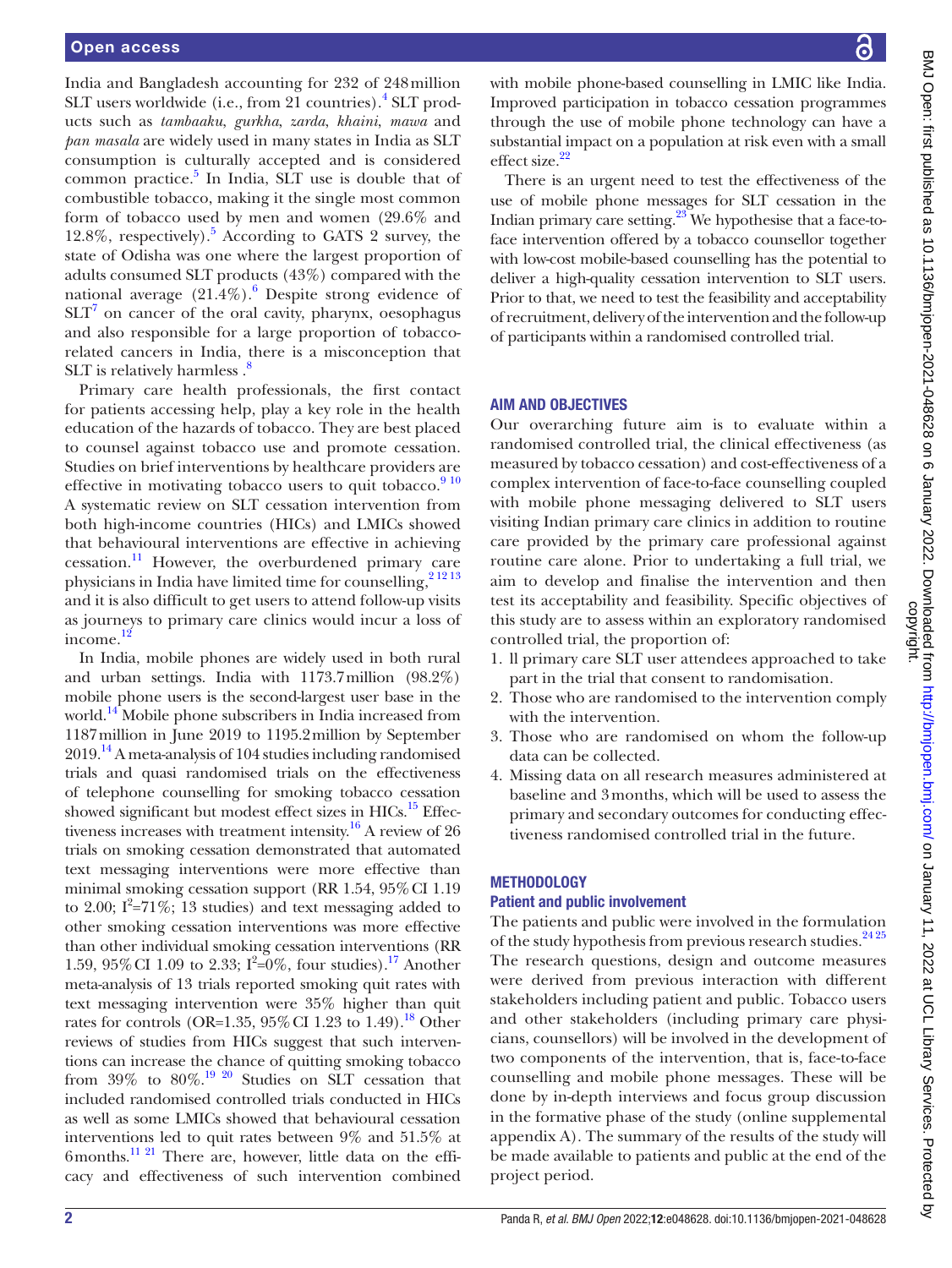<span id="page-2-0"></span>

| SPIRIT figure illustrating the phases of CERTAIN trial and data collection time points<br>Table 1 |                                |              |                   |                        |              |                |
|---------------------------------------------------------------------------------------------------|--------------------------------|--------------|-------------------|------------------------|--------------|----------------|
|                                                                                                   | <b>Study period</b>            |              |                   |                        |              |                |
|                                                                                                   | <b>Pre-enrolment Enrolment</b> |              | <b>Allocation</b> | <b>Post allocation</b> |              | Close-out      |
| <b>Time point</b>                                                                                 | $\Omega$                       | $\Omega$     | $\Omega$          | 0                      | 3 months     | After 3 months |
| <b>Enrolment</b>                                                                                  |                                |              |                   |                        |              |                |
| <b>Eligibility screening</b>                                                                      |                                | $\mathsf{X}$ |                   |                        |              |                |
| Informed consent                                                                                  |                                | $\times$     |                   |                        |              |                |
| Randomisation to treatment allocation                                                             |                                |              | $\mathsf{X}$      |                        |              |                |
| <b>Interventions</b>                                                                              |                                |              |                   |                        |              |                |
| Routine care                                                                                      | $\mathsf{X}$                   |              |                   |                        |              |                |
| Ten-minute face-to-face counselling                                                               |                                |              |                   | X                      |              |                |
| Mobile message-based counselling                                                                  |                                |              |                   |                        | $\mathsf{X}$ |                |
| <b>Assessments</b>                                                                                |                                |              |                   |                        |              |                |
| Demographic                                                                                       |                                | $\mathsf{X}$ |                   |                        |              |                |
| Baseline assessment                                                                               |                                | X            |                   |                        |              |                |
| Mid-line assessment-qualitative<br>assessment at 1.5 months of recruitment                        |                                |              |                   |                        | $\mathsf{X}$ |                |
| End-point assessment                                                                              |                                |              |                   |                        |              | X              |
| Saliva cotinine assessment                                                                        |                                |              |                   |                        |              | $\mathsf{X}$   |
| Qualitative assessment with drop outs                                                             |                                |              |                   |                        |              | X              |
| Qualitative assessment with participants<br>who successfully completed the follow-up              |                                |              |                   |                        |              | $\mathsf{X}$   |

CERTAIN, Counselling intErvention foR smokeless Tobacco cessAtion in INdian primary care; SPIRIT, Standard Protocol Items: Recommendations for Interventional Trials.

#### Study design

The study will be conducted in two different phases. The first phase is a formative phase ([online supplemental](https://dx.doi.org/10.1136/bmjopen-2021-048628) [appendix A](https://dx.doi.org/10.1136/bmjopen-2021-048628)) and the second phase is an exploratory, parallel-group, randomised controlled trial, with pretest and post-test assessments. The duration of the study will be 18 months. The first phase will last for 8 months, whereas the second phase will occur over 10 months (see [table](#page-2-0) 1). The study flowchart is provided in [figure](#page-3-0) 1.

#### Study setting

The study will be conducted in urban primary health centres (UPHCs). All UPHCs in Berhampur city of Ganjam district of Odisha will be selected for this study.

#### Study population

The study participants will include adult SLT users who visit UPHCs in Berhampur city, Odisha. Participants will be current SLT users (i.e, users in the last 3months), aged 18 years and above, have a mobile phone with a valid contact number and willing to consent to participate in the study.

Participants below the age of 18 years, who do not have the mental capacity to consent, with illness limiting their adherence and follow-up within the study, will be excluded.

#### **Interventions**

The intervention arm includes routine care (component 1) along with a single 10-min face-to-face intervention based on 5A's approach (component 2), followed by mobile phone counselling (component 3). The control arm will be the provision of routine care alone (ie, component 1).

Counselling intErvention for smokeless Tobacco cessAtion in INdian primary care (CERTAIN) intervention: the intervention will be a combination of the following components

- 1. Component 1 or delivery of 'routine care' as delivered by a primary care physician over 1 min to 2min. This component will be delivered to both the intervention and control arms of the study. This is based on 'Ask' and 'Advice'. Under 'Ask', the physician will ask about consumption of SLT and under 'Advice', the physician will advise participants about the benefits of complete abstinence in a clear personalised manner.
- 2. Component 2 will include a single 10-min face-to-face intervention delivered by a practice-based counsellor. This component will include brief standardised advice provided to participants based on 5A's approach<sup>26</sup> to tobacco cessation. Under this approach, the counsellor will 'Ask' the participants whether they use SLT; 'Advice' them on the importance of quitting (following the same script of component 1). Additionally, they

्ट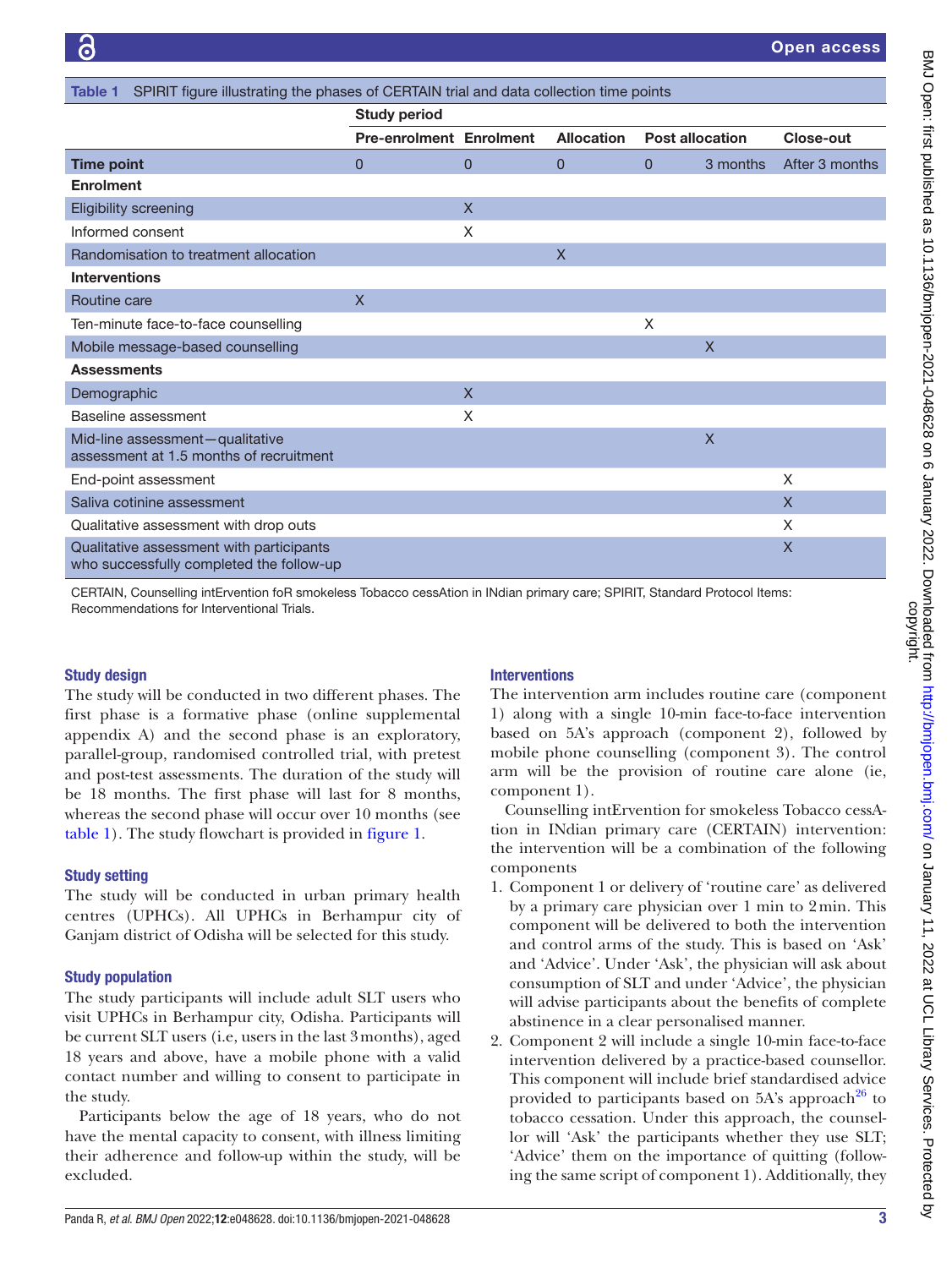

<span id="page-3-0"></span>**Figure 1** Trial schema showing the pathway for patients' recruitment process in Counselling intErvention foR smokeless Tobacco cessAtion in INdian primary care (CERTAIN) study.

will 'Assess' their willingness to 'quit now'; offer them 'Assistance' in the form of nicotine replacement therapy and/or provide them with a referral for behavioural support and 'Arrange' a follow-up to check on progress. This will conclude with their enrolment to receive component 3—mobile phone intervention.

3. Component 3 will also follow 5A's approach to tobacco cessation. The intervention will include an initial message after 48 hours of recruitment, to remind them to quit tobacco followed by messages occurring three times a week for the next 3months. Each follow-up message will offer behavioural messages to support quitting; information about health risks of tobacco use and benefits of quitting and advice on withdrawal symptoms and coping strategies.

#### Training of tobacco cessation counsellors delivering the intervention

Counsellors at UPHCs are allied healthcare workers and will be trained by the members of the research team to deliver counselling intervention. They will not be involved in data collection or data analysis. Their training will be done using a standardised training manual (hardcopy of study manual will be provided to these counsellors) to maintain the fidelity of the intervention.

#### **Outcomes**

The main outcomes expected from this exploratory trial include:

- 1. The proportion of all the tobacco users approached who consent to randomisation.
- 2. The proportion of those randomised who comply with the intervention.
- 3. The proportion of those randomised on whom followup data are collected at 3months.

We will also assess the feasibility of assessing outcomes of primary interest in the main trial as listed below:

- ► 'Self-reported tobacco abstinence' of 7days confirmed by a salivary cotinine test.
- ► Self-reported motivation and intention to quit.
- ► Cost-effectiveness as cost per disability-adjusted life year (DALY) averted.
- ► Cost-effectiveness as cost per quality-adjusted life year (QALY) gained.

The outcomes will be assessed at baseline on recruitment to the study and the end of 3months. At baseline, sociodemographic details such as age, gender, educational level, marital status, religion, community, and economic status will be recorded. Variables related to tobacco consumption will be recorded, including the number of SLT products per day (frequency) consumed, age of initiation, number of previous cessation attempts and longest period of cessation. The data on quit attempts, the status of tobacco use and challenges will be recorded during baseline and end point. The biochemical validation of self-reported tobacco abstinence for 7days will be assessed using salivary cotinine at the end of 3months. The rapid test kit works through visual interpretation of colour developed on the kit and is instant in processing.<sup>27 28</sup> Participants will be approached by the trial team members to provide a small sample of saliva, which will be collected through passive drooling. Collection, transportation and disposition of the biological samples and the kit will be managed at the study site by the site coordinator and research team. Cotinine is a preferred marker for tobacco use because cotinine stays in the body much longer than nicotine. The presence of cotinine in saliva or urine is a reliable indicator of tobacco use. Cotinine in vivo has a half-life of about 20 hours and lasts for about 3–4days in the saliva and urine.<sup>[29 30](#page-6-22)</sup>

#### Sample Size

Based on the primary outcomes in this exploratory trial of recruitment to the study and attrition, a total of 250 participants (125 participants per group) are required to estimate an anticipated proportion of 50% recruitment of participants with a 95% CI of 44% to 57% and 20% attrition at follow-up with a 95%CI of 15% to 25%. The sample size was calculated based on estimating proportions with a specified level of precision at the 95% level

ဥ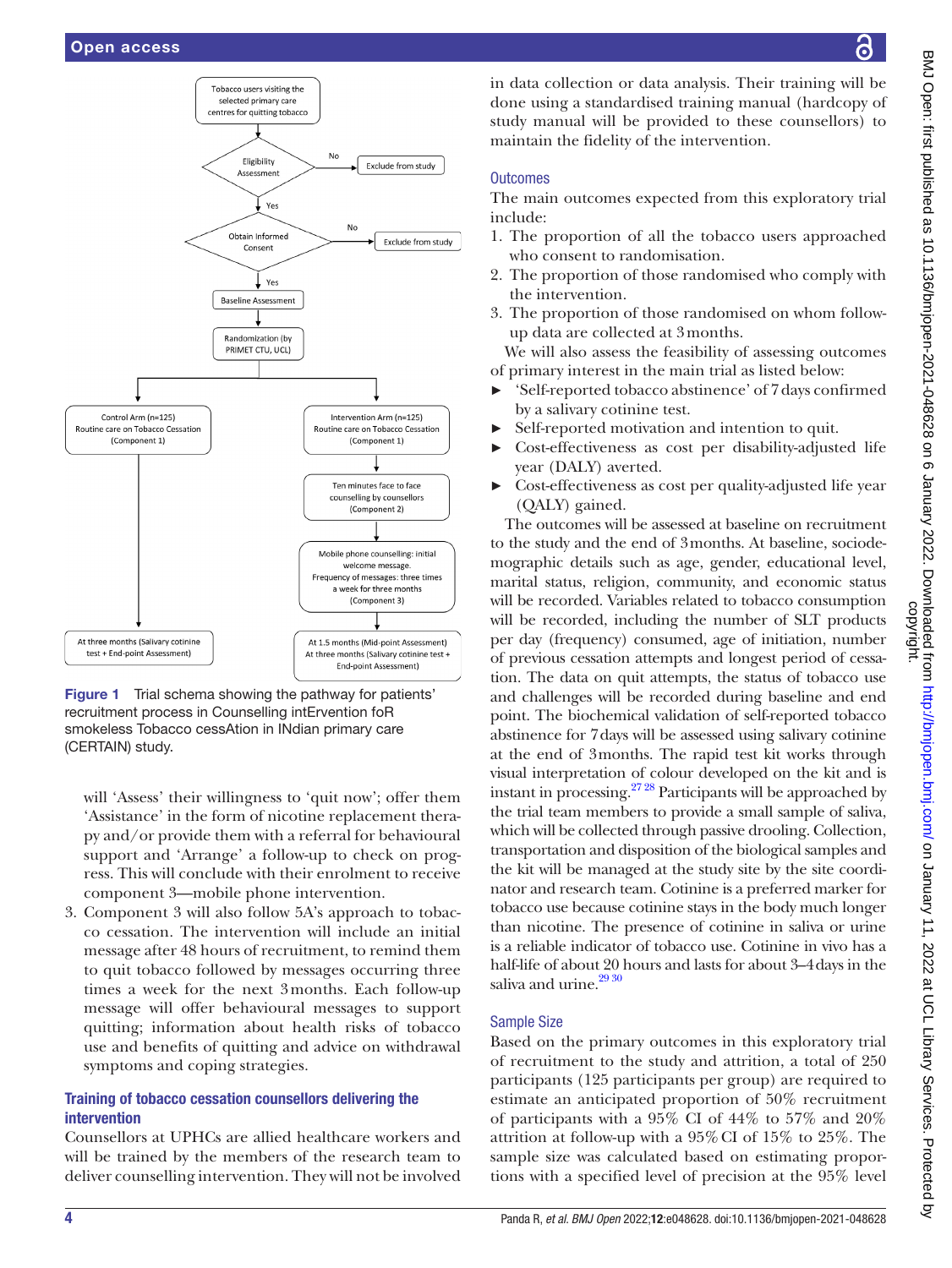as measured by the width of the CI using the Sample Size Tables for Clinical Studies software.<sup>31</sup>

#### Randomisation and allocation

Randomisation will be done at the level of individual eligible participants who have provided informed consent. Randomisation will be stratified by study practice site (UPHCs) using random permuted blocks of varying block sizes from 4 to 10 and a 1:1 allocation to intervention or control arm. A randomisation list will be prepared by an independent statistician (from PRIMENT Clinical Trials Unit, University College London) not involved with this study. This list will be mailed to an independent staff member at the study site in India who will be responsible for the allocation of participants to the respective intervention arm. The independent staff member will assign a unique identification number to each of the consented participants and will maintain a list of those allocated to the respective study arm. The updated list will then be sent to the randomisation coordinator who will be responsible for overseeing the recruitment and randomisation process. The randomisation coordinator will remove all the participant identifiers from the list and finally send the list to the statistician for the purpose of analysis.

The trial will ensure a clear separation between staff who collect outcome data and those who deliver the intervention. Staff collecting outcome data will be blinded to the group assignment. None of the intervention staff, primary care physicians and behavioural counsellors will collect outcome data. All investigators, staff and participants will be kept masked to outcome measurements and any preliminary results emerging from the trial.

#### Data management

Baseline and end-point data will be collected from participants at UPHC using surveys in paper format. This will be entered electronically in the database developed in MS Access (Microsoft Office 2019). The quality of the data will be monitored by a data supervisor for completeness, validity and integrity. In case of incomplete data or inconsistent responses, the data supervisor will verify these with the study participants and update the entries in the database. The database will incorporate a range of inconsistency checks to limit data entry errors. Timestamped audit trail will also be built in the database to independently record the date and time of operator entries and actions that create, modify, or delete electronic records.

#### Data analysis

#### Statistical analysis

Participant characteristics will be summarised using mean and SD or median and IQR for continuous variables, and number and percentages for the categorical variables. The proportion of participants recruited and lost to follow-up at the end point will be estimated with 95% CIs. As part of the secondary analyses, logistic regression models will be used to estimate the intervention effects with 95% CIs for

the prespecified outcomes, tobacco abstinence and selfreported motivation and intention to quit after adjusting for the stratification factor (UPHC) and baseline values of the outcome where it is available. These analyses will be done on an intention to treat (participants as randomised with available outcome data) basis, and multiple imputation will be used to handle missing outcome values if considered appropriate. The extent of missing data for each variable and the percentage of participants adhering to the intervention will be reported. Attrition levels by randomised group and the characteristics of participants who are lost to follow-up will also be reported. All analyses will be done using STATA software V.17 (StataCorp. 2019. *Stata Statistical Software: Release* V.17. College Station, Texas: StataCorp LLC) or updated versions. A detailed statistical analysis plan will be drawn up nearer to the analysis stage, prior to the database lock.

#### Economic evaluation

The aim will be to evaluate the feasibility of calculating the cost-effectiveness of routine care along with intervention compared with routine care alone from an Indian healthcare cost perspective over 3months. This will include the level of data completeness of self-completed questionnaires of tobacco-related healthcare resource use, estimation of the intervention and routine care costs. The feasibility of calculating cost per DALY averted, particularly in relation to potential cases of cancer avoided, as part of the main trial will also be evaluated in addition to data requirements for a decision model to evaluate the lifetime cost-effectiveness of the intervention calculated as the cost per QALY gained.

#### Trial status

The two major COVID-19 pandemic waves have affected India (wave 1 in March 2020 and wave 2 in April 2021). This has delayed the recruitment of the trial since outpatient departments were not operational or operating with limited staff. Our current plan is to start recruitment by mid-July 2021. As per the original proposal, the follow-up was for a period of 6months, our current plan for follow-up is now for 3months.

#### **DISCUSSION**

To the best of our knowledge, this is the first study evaluating a complex low-cost intervention of two components, that is, face-to-face counselling along with mobile phone messaging counselling delivered to SLT users in low resource Indian settings. The first component of the intervention is based on 5A's approach, which is known to be effective. $32$  However, such a brief intervention may have a limited effect if the person is not ready to quit on account of other factors associated with difficulty in quitting tobacco. $33$  However, follow-up quitting advice to tobacco users can increase quit attempts and quit rates,<sup>[32](#page-6-24)</sup> and this will be achieved through the mobile phone messaging. Mobile-based interventions are widely used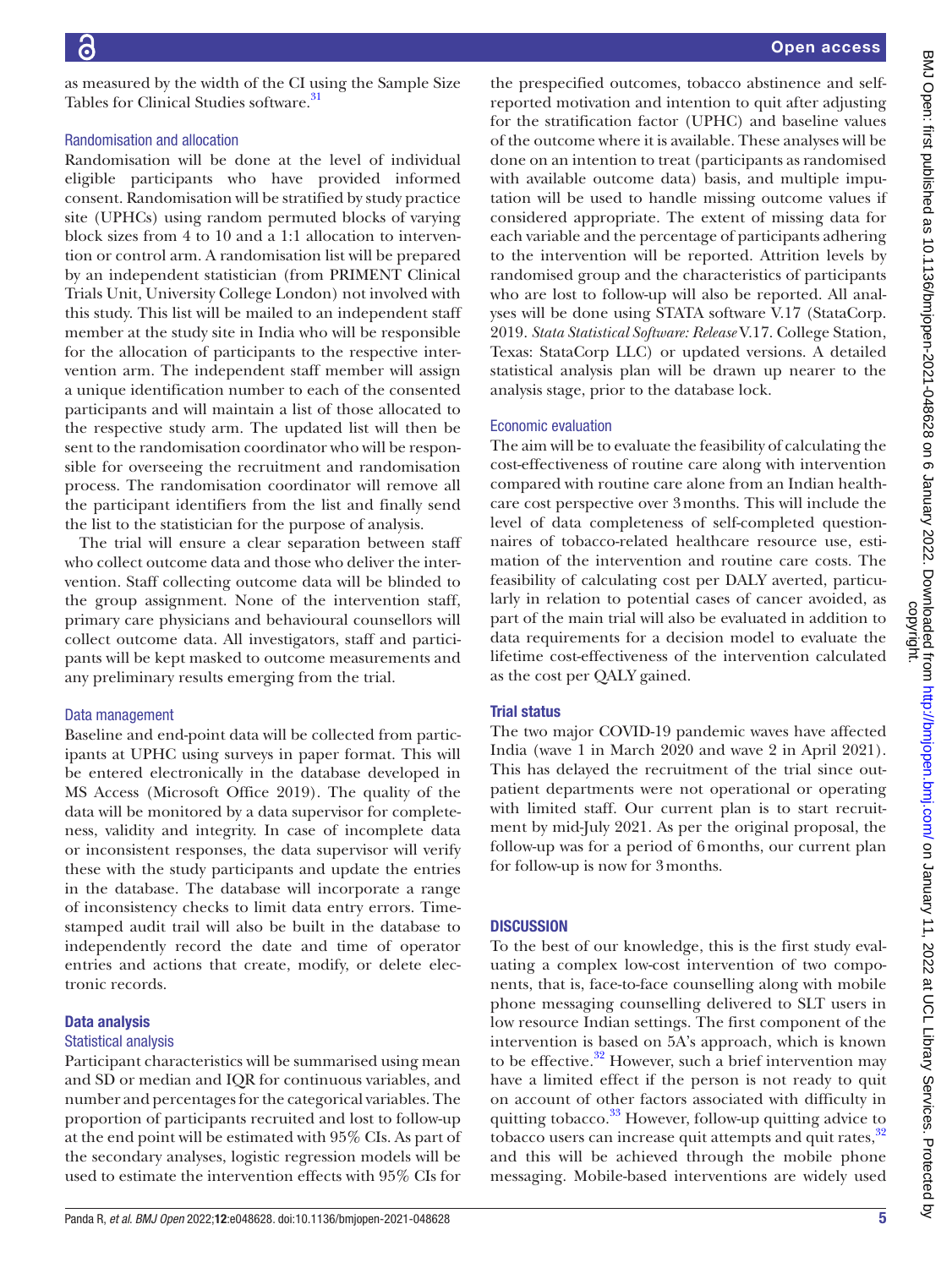in the developed world, and research on smoking cessation suggests that they can increase tobacco quitting by  $25\% - 50\%$ .<sup>[20](#page-6-26)</sup> A study conducted in Sweden assessed the heterogeneous treatment effects of text messaging intervention among smokers and found that the effect was less pronounced among the participants with stronger nicotine dependence. $34$  Tailoring of such interventions for specific individuals needs to be considered, as each individual will need messaging according to their beliefs and their readiness to quit. The mobile messages in our study will be developed with this context in mind. To date, there have been no evaluations conducted to assess the effectiveness of such complex low-cost intervention in low resource settings and primary care. The development and delivery of comprehensive, tailored primary care behavioural and mobile phone health technology interventions will enhance the understanding of low-cost long-term prevention intervention for tobacco cessation. Recent evidence has emerged on the association of tobacco use with novel coronavirus disease. $35\,36$  The use of SLT often involves hand-to-mouth contact that can promote the spread of COVID-19. Another behaviour that can spread infections associated with the use of SLT is the spitting of or projection of excess saliva produced during the chewing process. $37$  While the struggle with coronavirus infection control continues, we have an opportunity to expand cessation intervention specifically designed for SLT use and promote good infection control practice.

#### Strengths and limitations

This study has many strengths. The results of this study will inform the feasibility of conducting effectiveness trials in the future. Incorporating messaging technology in routine clinical practice will be time-efficient as the messages can be delivered anywhere, at fixed times, and directly to the participant with negligible direct contact while also ensuring privacy. The impact of this research on the training of health professionals will lead to an improved understanding of the delivery of low-cost tobacco cessation interventions in primary care. There are, however, some limitations to the study. As the study is being conducted in urban health centres in Berhampur city, Odisha, the findings would not be generalisable to other healthcare settings as well as to the whole population of the Odisha state. The primary care physicians may get unmasked to the allocation of the participants during the course of the trial as the participants visiting the UPHCs may reveal the information to the physicians. There is a chance of biased results if physicians may deliver repeated face-to-face counselling services. The inclusion criteria include SLT users having a mobile phone, this may exclude a section of the SLT users who do not have a personal mobile phone like people of low socioeconomic status or elderly who do not use a mobile phone. The follow-up is only for 3months. Longer follow-up assessments might provide different findings.

#### Research impact

In this study, SLT cessation intervention will be developed using an innovative method including a formative research phase, where the SLT cessation intervention will be developed; and the exploratory randomised controlled trial phase, where the evaluation of this intervention will be conducted. The evidence from this exploratory study will inform the acceptability and feasibility of SLT cessation interventions in users of SLT and will inform the conduct of a larger multicentric trial across several centres and countries. Findings from this study will provide insights into designing similar studies and appropriate interventions in tobacco cessation and noncommunicable diseases. Since research in this area is in its infancy in LMIC, this work will provide an impetus for researchers working on tobacco cessation to generate new evidence and allow them to adapt the tools developed and piloted in this study in real-time practice.

#### Ethics and dissemination

Ethics approval has been obtained from the Institutional Ethical Committee at Public Health Foundation of India (PHFI) (ref: TRC-IEC-391/19; dated May 29, 2019). At the national level, ethical clearance has also been obtained from the Health Ministry's Screening Committee (HMSC), led by the Indian Council of Medical Research (ICMR) (ref: 2019–3581; dated December 11, 2019). Also, local level approval was obtained from the Odisha State Ethics Board (ref: 191/PMU/187/17; dated November 14, 2019). In the UK, ethical clearance was obtained by the UCL Research Ethics Committee (ref: 5686/001, dated October 1, 2019). The study has been registered at Clinical Trials Registry India (reference number CTRI/2019/05/019484). All the participants (participating in both the phases in this study) will be provided with a participant information sheet (PIS), providing details of the study. Following this, voluntary written consent for participation will also be taken from them [\(online supplemental appendix](https://dx.doi.org/10.1136/bmjopen-2021-048628)). All the data that will be collected for the study will be stripped of any personal identifiers and the data will be stored in PHFI's data repository. The data will only be accessible to the principal investigator and trial team analysing the data. To ensure confidentiality, data shared to project team members will be blinded for any identifying participant information. The findings of the study will be published in peer-reviewed journals.

Contributors All authors contributed to the manuscript. RP (PI of the study— India) and IN (PI of the study—UK) designed the study, led on writing, review and finalising the paper. RO provided statistical guidance. RH provided inputs on designing the economic evaluation section of the study. AM provided inputs on designing the formative research section of the study. RRP reviewed and assisted in writing the early drafts of the paper. All authors provided critical feedback and helped in shaping the manuscript.

Funding This research work is funded by the Joint Global Health Trials Initiative MRC/DfID/Wellcome Trust (ref: MR/P021166/1). This research work is sponsored by University College London, Gower Street, London, WC1E 6BT, UK.

Competing interests None declared.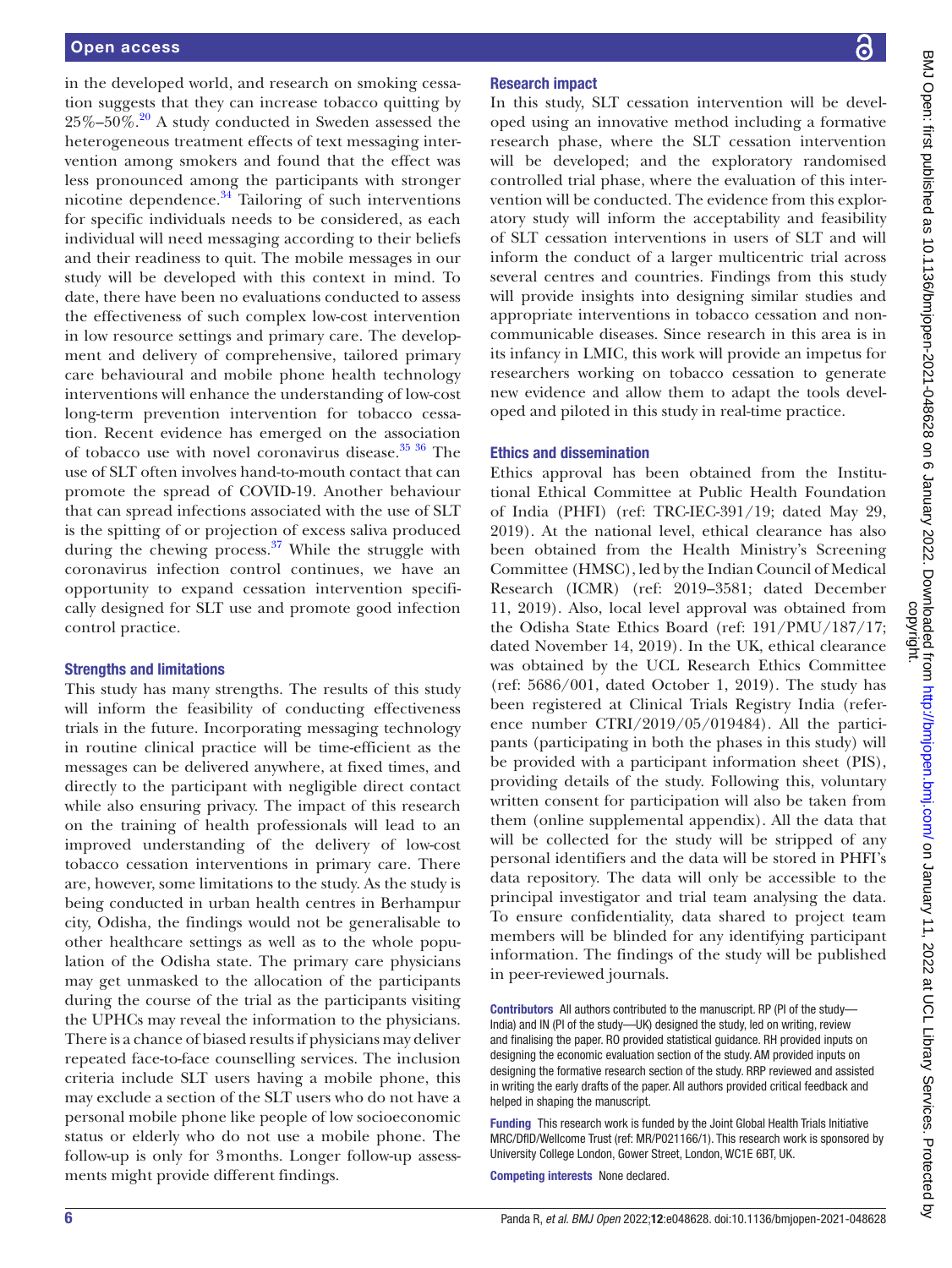# Patient consent for publication Not applicable.

Provenance and peer review Not commissioned; externally peer reviewed.

Supplemental material This content has been supplied by the author(s). It has not been vetted by BMJ Publishing Group Limited (BMJ) and may not have been peer-reviewed. Any opinions or recommendations discussed are solely those of the author(s) and are not endorsed by BMJ. BMJ disclaims all liability and responsibility arising from any reliance placed on the content. Where the content includes any translated material, BMJ does not warrant the accuracy and reliability of the translations (including but not limited to local regulations, clinical guidelines, terminology, drug names and drug dosages), and is not responsible for any error and/or omissions arising from translation and adaptation or otherwise.

Open access This is an open access article distributed in accordance with the Creative Commons Attribution 4.0 Unported (CC BY 4.0) license, which permits others to copy, redistribute, remix, transform and build upon this work for any purpose, provided the original work is properly cited, a link to the licence is given, and indication of whether changes were made. See: [https://creativecommons.org/](https://creativecommons.org/licenses/by/4.0/) [licenses/by/4.0/.](https://creativecommons.org/licenses/by/4.0/)

#### ORCID iDs

Rachael Hunter <http://orcid.org/0000-0002-7447-8934> Irwin Nazareth<http://orcid.org/0000-0003-2146-9628>

#### **REFERENCES**

- <span id="page-6-0"></span>1 World Health Organization. *Tobacco [Internet*, 2018. [https://www.](https://www.who.int/news-room/fact-sheets/detail/tobacco) [who.int/news-room/fact-sheets/detail/tobacco](https://www.who.int/news-room/fact-sheets/detail/tobacco)
- <span id="page-6-9"></span>2 Amit S, Bhambal A, Saxena V, Saxena S, *et al*. Tobacco cessation and counseling: a dentists' perspective in Bhopal City, Madhya Pradesh. *[Indian J Dent Res](http://dx.doi.org/10.4103/0970-9290.87061)* 2011;22:400–3.
- <span id="page-6-1"></span>3 GATS 2 Global Adult Tobacco Survey [Internet]. Available: [https://](https://www.who.int/tobacco/surveillance/survey/gats/GATS_India_2016-17_FactSheet.pdf) [www.who.int/tobacco/surveillance/survey/gats/GATS\\_India\\_2016-](https://www.who.int/tobacco/surveillance/survey/gats/GATS_India_2016-17_FactSheet.pdf) [17\\_FactSheet.pdf](https://www.who.int/tobacco/surveillance/survey/gats/GATS_India_2016-17_FactSheet.pdf)
- <span id="page-6-2"></span>4 GATS Atlas Online [Internet]. gatsatlas.org. Available: [http://gatsatlas.](http://gatsatlas.org/pdf/mobile/index.html#p=38) [org/pdf/mobile/index.html#p=38](http://gatsatlas.org/pdf/mobile/index.html#p=38)
- <span id="page-6-3"></span>5 Murthy P, Subodh BN, Sinha D, *et al*. Smokeless tobacco (SLT) use and cessation in India: lessons from user and health care provider perspectives. *[Asian J Psychiatr](http://dx.doi.org/10.1016/j.ajp.2017.11.009)* 2018;32:137–42.
- <span id="page-6-4"></span>6 GATS 2 Global Adult Tobacco Survey [Internet]. Available: [https://](https://tiss.edu/uploads/files/Odisha.pdf) [tiss.edu/uploads/files/Odisha.pdf](https://tiss.edu/uploads/files/Odisha.pdf)
- <span id="page-6-5"></span>7 Monika S, Dineshkumar T, Priyadharini S, *et al*. Smokeless tobacco products (STPs) harbour bacterial populations with potential for oral carcinogenicity. *[Asian Pac J Cancer Prev](http://dx.doi.org/10.31557/APJCP.2020.21.3.815)* 2020;21:815–24.
- <span id="page-6-6"></span>8 Raute LJ, Sansone G, Pednekar MS, *et al*. Knowledge of health effects and intentions to quit among smokeless tobacco users in India: findings from the International tobacco control policy evaluation (ITC) India pilot survey. *[Asian Pac J Cancer Prev](http://www.ncbi.nlm.nih.gov/pubmed/21875273)* 2011;12:1233–8.
- <span id="page-6-7"></span>9 Gordon JS, Andrews JA, Crews KM, *et al*. The 5A's vs 3A's plus proactive quitline referral in private practice dental offices: preliminary results. *[Tob Control](http://dx.doi.org/10.1136/tc.2007.020271)* 2007;16:285–8.
- 10 Gordon JS, Andrews JA, Albert DA, *et al*. Tobacco cessation via public dental clinics: results of a randomized trial. *[Am J Public Health](http://dx.doi.org/10.2105/AJPH.2009.181214)* 2010;100:1307–12.
- <span id="page-6-8"></span>11 Nethan ST, Sinha DN, Chandan K, *et al*. Smokeless tobacco cessation interventions: a systematic review. *[Indian J Med Res](http://dx.doi.org/10.4103/ijmr.IJMR_1983_17)* 2018;148:396.
- <span id="page-6-10"></span>12 Champassak SL, Goggin K, Finocchario-Kessler S, *et al*. A qualitative assessment of provider perspectives on smoking cessation counselling. *[J Eval Clin Pract](http://dx.doi.org/10.1111/jep.12124)* 2014;20:281–7.
- 13 Jradi H. Awareness, practices, and barriers regarding smoking cessation treatment among physicians in Saudi Arabia. *[J Addict Dis](http://dx.doi.org/10.1080/10550887.2015.1116355)* 2017;36:53–9.
- <span id="page-6-11"></span>14 Bhawan M. The Indian Telecom services performance indicators, July – September, 2019. Available: [https://trai.gov.in/sites/default/files/](https://trai.gov.in/sites/default/files/PIR_08012020_0.pdf) [PIR\\_08012020\\_0.pdf](https://trai.gov.in/sites/default/files/PIR_08012020_0.pdf)
- <span id="page-6-12"></span>15 Matkin W, Ordóñez-Mena JM, Hartmann-Boyce J. Telephone counselling for smoking cessation. *[Cochrane Database Syst Rev](http://dx.doi.org/10.1002/14651858.CD002850.pub4)* 2019;5:CD002850.
- <span id="page-6-13"></span>16 Fiore M, States U. Treating tobacco use and dependence : 2008 update. In: *Tobacco use and dependence guideline panel*. Rockville, MD: US Department of Health and Human Services, 2009.
- <span id="page-6-14"></span>17 Whittaker R, McRobbie H, Bullen C, *et al*. Mobile phone text messaging and app-based interventions for smoking cessation. *[Cochrane Database Syst Rev](http://dx.doi.org/10.1002/14651858.CD006611.pub5)* 2019;10:CD006611.
- <span id="page-6-15"></span>18 Spohr SA, Nandy R, Gandhiraj D, *et al*. Efficacy of SMS text message interventions for smoking cessation: a meta-analysis. *[J Subst Abuse](http://dx.doi.org/10.1016/j.jsat.2015.01.011)  [Treat](http://dx.doi.org/10.1016/j.jsat.2015.01.011)* 2015;56:1–10.
- <span id="page-6-16"></span>19 Whitehouse E, Lai J, Golub JE, *et al*. A systematic review of the effectiveness of smoking cessation interventions among patients with tuberculosis. *[Public Health Action](http://dx.doi.org/10.5588/pha.18.0006)* 2018;8:37–49.
- <span id="page-6-26"></span>20 Stead LF, Hartmann-Boyce J, Perera R, *et al*. Telephone counselling for smoking cessation. *[Cochrane Database Syst Rev](http://dx.doi.org/10.1002/14651858.CD002850.pub3)* 2013:CD002850.
- 21 Messina J, Freeman C, Rees A. Smokeless tobacco: South Asians -Reviews 1 and 2 -Effectiveness and contextual factors Systematic review of effectiveness of smokeless tobacco interventions for South Asians and a review of contextual factors relating to smokeless tobacco among South Asian users and health care providers [Internet]. Available: [https://www.nice.org.uk/guidance/ph39/](https://www.nice.org.uk/guidance/ph39/documents/smokeless-tobacco-cessation-south-asians-evidence-reviews-1-and-22) [documents/smokeless-tobacco-cessation-south-asians-evidence](https://www.nice.org.uk/guidance/ph39/documents/smokeless-tobacco-cessation-south-asians-evidence-reviews-1-and-22)[reviews-1-and-22](https://www.nice.org.uk/guidance/ph39/documents/smokeless-tobacco-cessation-south-asians-evidence-reviews-1-and-22)
- <span id="page-6-17"></span>22 Baskerville NB, Struik LL, Hammond D, *et al*. Effect of a mobile phone intervention on quitting smoking in a young adult population of smokers: randomized controlled trial study protocol. *[JMIR Res](http://dx.doi.org/10.2196/resprot.3823)  [Protoc](http://dx.doi.org/10.2196/resprot.3823)* 2015;4:e10.
- <span id="page-6-18"></span>23 Indian Journal of medical research. Available: [http://www.ijmr.org.in/](http://www.ijmr.org.in/temp/IndianJMedRes1406707-3538149_094941.pdf) [temp/IndianJMedRes1406707-3538149\\_094941.pdf](http://www.ijmr.org.in/temp/IndianJMedRes1406707-3538149_094941.pdf)
- <span id="page-6-19"></span>24 Panda R, Persai D, Venkatesan S. Missed opportunities for brief intervention in tobacco control in primary care: patients' perspectives from primary health care settings in India. *[BMC Health Serv Res](http://dx.doi.org/10.1186/s12913-015-0714-6)* 2015;15.
- 25 Panda R, Persai D, Venkatesan S, *et al*. Physician and patient concordance of report of tobacco cessation intervention in primary care in India. *[BMC Public Health](http://dx.doi.org/10.1186/s12889-015-1803-5)* 2015;15:456.
- <span id="page-6-20"></span>26 Tobacco Use and Dependence Guideline Panel. *Treating Tobacco Use and Dependence: 2008 Update [Internet]*. Nih.gov. US Department of Health and Human Services, 2008. [https://www.ncbi.](https://www.ncbi.nlm.nih.gov/books/NBK63952/) [nlm.nih.gov/books/NBK63952/](https://www.ncbi.nlm.nih.gov/books/NBK63952/)
- <span id="page-6-21"></span>27 Jarvis MJ, Tunstall-Pedoe H, Feyerabend C, *et al*. Comparison of tests used to distinguish smokers from nonsmokers. *[Am J Public](http://dx.doi.org/10.2105/AJPH.77.11.1435)  [Health](http://dx.doi.org/10.2105/AJPH.77.11.1435)* 1987;77:1435–8.
- 28 Benowitz NL. Biomarkers of environmental tobacco smoke exposure. *[Environ Health Perspect](http://dx.doi.org/10.1289/ehp.99107s2349)* 1999;107(Suppl 2):349–55.
- <span id="page-6-22"></span>29 Honarmand M, Nakhaee A, Moradi M. Comparison of salivary cotinine concentrations in male smokers and smokeless tobacco users. *[Asian Pac J Cancer Prev](http://dx.doi.org/10.22034/APJCP.2018.19.5.1363)* 2018;19:1363–6.
- 30 What to Know if You Have to Take a Nicotine Test [Internet]. Available: [https://www.webmd.com/smoking-cessation/taking](https://www.webmd.com/smoking-cessation/taking-nicotine-test#1)[nicotine-test#1](https://www.webmd.com/smoking-cessation/taking-nicotine-test#1)
- <span id="page-6-23"></span>31 Wiley. Sample size tables for clinical studies, 3rd edn. Available: [https://www.wiley.com/enus/Sample+Size+Tables+for+Clinical+](https://www.wiley.com/enus/Sample+Size+Tables+for+Clinical+Studies%2C+3rd+Edition-p-9781444357967) [Studies%2C+3rd+Edition-p-9781444357967](https://www.wiley.com/enus/Sample+Size+Tables+for+Clinical+Studies%2C+3rd+Edition-p-9781444357967)
- <span id="page-6-24"></span>32 Mahapatra S, Panda R. Effectiveness of face-to-face counseling with follow-up in primary care settings in India. *[Tob Induc Dis](http://dx.doi.org/10.18332/tid/84368)* 2018;16.
- <span id="page-6-25"></span>33 Bailey SR, Stevens VJ, Fortmann SP, *et al*. Long-Term outcomes from repeated smoking cessation assistance in routine primary care. *[Am J Health Promot](http://dx.doi.org/10.1177/0890117118761886)* 2018;32:1582–90.
- <span id="page-6-27"></span>34 Bendtsen M. Heterogeneous treatment effects of a text messaging smoking cessation intervention among university students. *[PLoS](http://dx.doi.org/10.1371/journal.pone.0229637)  [One](http://dx.doi.org/10.1371/journal.pone.0229637)* 2020;15:e0229637.
- <span id="page-6-28"></span>35 Mishra GA, Pimple SA, Shastri SS. An overview of the tobacco problem in India. *[Indian J Med Paediatr Oncol](http://dx.doi.org/10.4103/0971-5851.103139)* 2012;33:139–45.
- 36 Kaur J, Rinkoo AV. Public health perspectives of smokeless tobacco and areca nut use in the COVID-19 era. *[Nicotine Tob Res](http://dx.doi.org/10.1093/ntr/ntaa081)* 2020;22:1660–1.
- <span id="page-6-29"></span>37 WHO. Q&A: Tobacco and COVID-19 [Internet]. Available: [https://](https://www.who.int/news-room/q-a-detail/q-a-on-tobacco-and-covid-19) [www.who.int/news-room/q-a-detail/q-a-on-tobacco-and-covid-19](https://www.who.int/news-room/q-a-detail/q-a-on-tobacco-and-covid-19)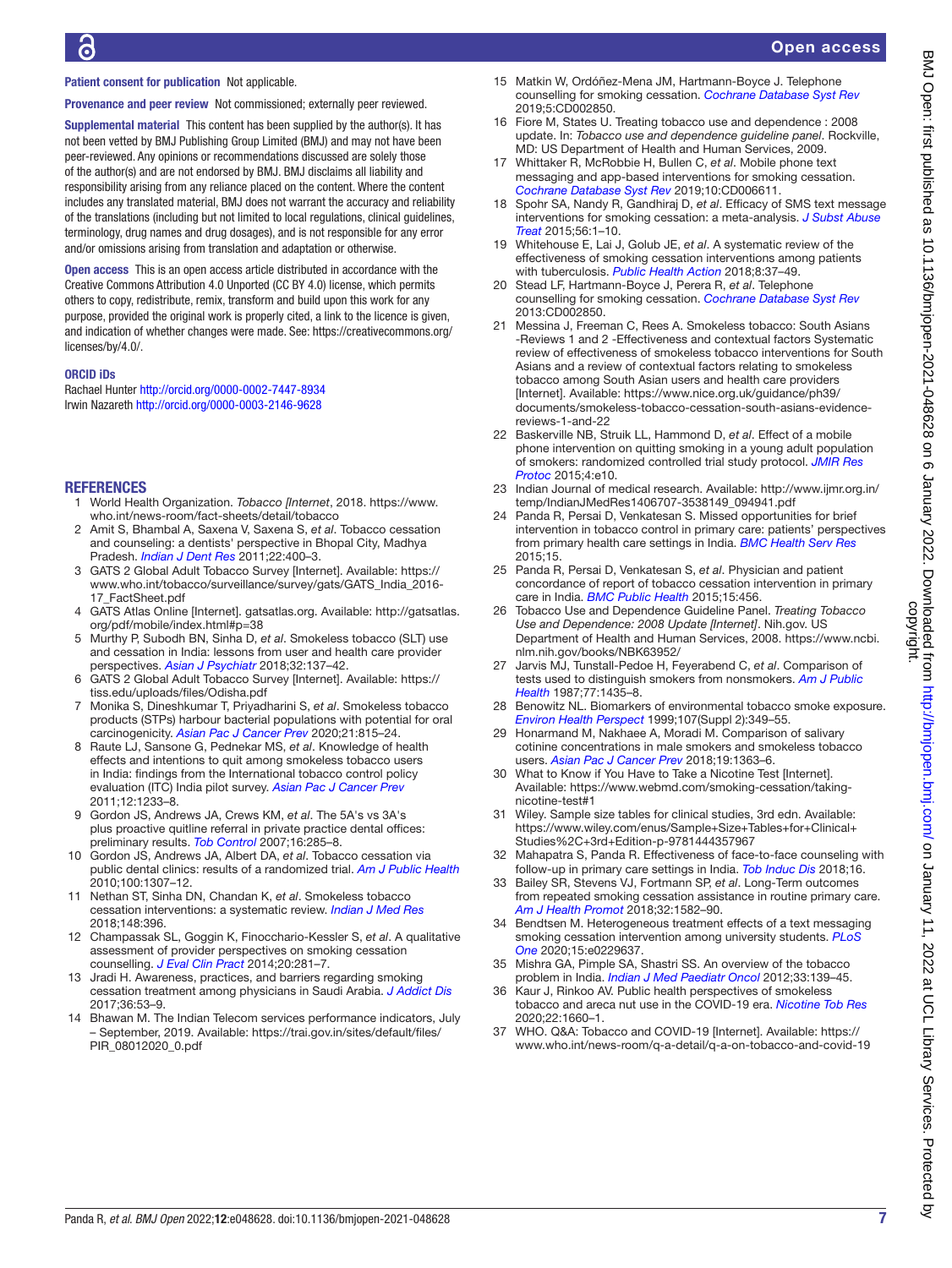## **Appendix A: Details about the Formative Research phase of CERTAIN Study**

2 Qualitative research methods will be used in the formative phase. In-Depth Interviews (IDIs) will be 3 conducted with smokeless tobacco (SLT) users as well as primary care physicians present in UPHCs 4 and Focus Group Discussions (FGDs) will be conducted with tobacco cessation counsellors. The 5 formative research study will be based on a maximum variation sampling. A maximum variation 6 sample will be constructed by identifying key dimensions of variations and then finding participants 7 that vary from each other as much as possible. This sampling will yield detailed descriptions of each 8 respondent, useful for documenting uniqueness, and this will allow researchers to identify common 9 themes that are evident across the heterogeneous group of study participants. The variation will cover the socio-demographic characteristics of the study participants. The formative phase will assist in finalising two components of the intervention, contents for face to face counselling and a mobile phone intervention (regular messages). The formative research will be conducted in three sequential phases.

*Phases in Formative Research*:

15 In Phase 1, IDIs will be conducted with a purposive sample of male (n=15) and female (n=15) SLT users or dual users visiting UPHCs during the study period. IDIs will also be conducted with primary care physicians (n=5) present at these UPHCs. Participants' views on the detail of text messages will be explored. These views will inform the final text messages deemed suitable for tobacco cessation support. The messages will be tailored to users' health conditions and will use local terms, dialects and opinions of various stakeholders.

21 In Phase 2A, two FGDs will be conducted each with six primary care staff (ANM, ASHA, pharmacists, staff nurse, counsellors) who will be employed in the urban health clinic for more than a year and who show willingness to participate. Focus groups will explore the perspective of participants' regarding the preliminary content and structure of messages, use of tailored messages addressing the risk of tobacco for specific diseases, associated comorbidities, risks of tobacco usage in these comorbid conditions, readiness to quit stage and withdrawal symptoms.

27 In Phase 2B, developed text messages will undergo validation. The validation study will be conducted with SLT users visiting UPHCs. Each will be given a validation tool (developed specifically for this study) 29 which will be used to score each of the newly developed messages. The messages that get the highest score will be adopted as a part of the intervention. IDIs will also be conducted with these tobacco users to gain their views and opinions regarding developed text messages.

 Phase 3, will be conducted at two-time points (i.e., mid-line and end-line) in the trial follow-up period. At mid-line (1.5 months), IDIs will be conducted with SLT users to assess the appropriate engagement of the text messages. At end of three-months, IDIs will be conducted with SLT users who complete the follow-up period as well as with the SLT users who drop out of the study. Perceptions about appropriate engagement and satisfaction with text messages will be captured at this point.

 The IDIs and FGDs will be conducted by trained qualitative research team members. Each team will have a moderator and note-taker. All interviews will be audio-recorded (with participants' consent) and transcribed. The transcriptions will be analysed using a qualitative framework analysis method. 40 All transcripts will be reviewed and coded by two members of the research team to minimize subjective interpretations. We will use Atlas.ti (Version 8) software to evaluate the data.

 Training of qualitative research team: All members of the qualitative research team participating in the study at each UPHCs will be trained. The training of qualitative researchers will include how to introduce the study to potential participants, obtaining verbal and written consent, conducting IDIs and FGDs, confidentiality and data transcription/translation/storing/handling.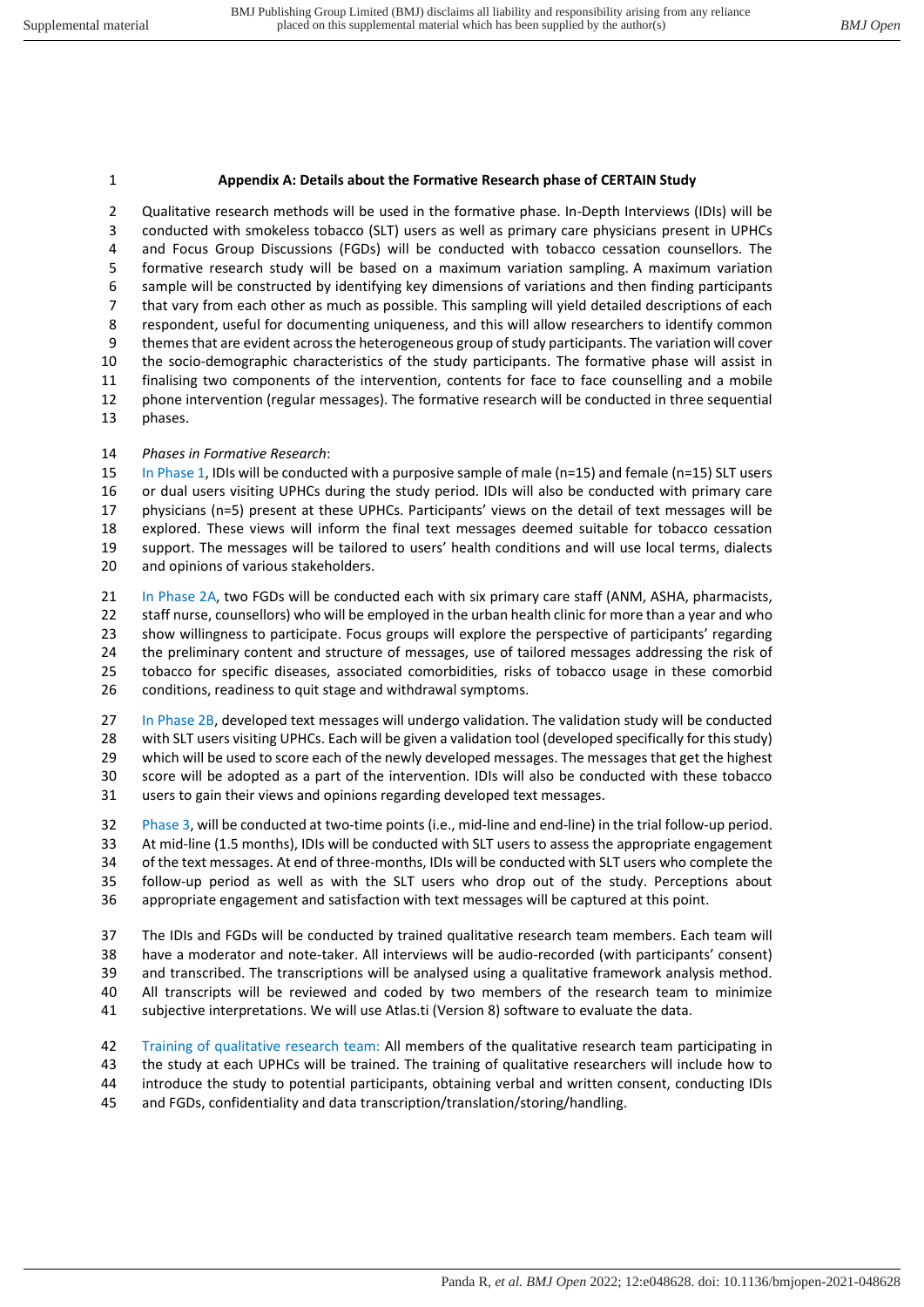## 1 2

3

- 4
- 

5

| STANDARD PROTOCOL ITEMS: RECOMMENDATIONS FOR INTERVENTIONAL TRIALS |  |
|--------------------------------------------------------------------|--|

#### 6 SPIRIT 2013 Checklist: Recommended items to address in a clinical trial protocol and related documents\*

| Section/item                                       | Item No | <b>Description</b>                                                                                                                                                                                                                                                                                | Yes/No | <b>Page No</b> |
|----------------------------------------------------|---------|---------------------------------------------------------------------------------------------------------------------------------------------------------------------------------------------------------------------------------------------------------------------------------------------------|--------|----------------|
| <b>Administrative information</b>                  |         |                                                                                                                                                                                                                                                                                                   |        |                |
| Title                                              |         | Descriptive title identifying the study design, population, interventions, and, if<br>applicable, trial acronym                                                                                                                                                                                   | Yes    |                |
| Trial registration<br>2a                           |         | Trial identifier and registry name. If not yet registered, name of intended registry                                                                                                                                                                                                              | Yes    | $\overline{2}$ |
|                                                    | 2b      | All items from the World Health Organization Trial Registration Data Set                                                                                                                                                                                                                          | Yes    | $\overline{2}$ |
| Protocol version                                   | 3       | Date and version identifier<br>Yes                                                                                                                                                                                                                                                                |        | $1 - 12$       |
| Funding                                            | 4       | Sources and types of financial, material, and other support                                                                                                                                                                                                                                       | Yes    | $\overline{9}$ |
| 5a<br>Roles and responsibilities<br>5 <sub>b</sub> |         | Names, affiliations, and roles of protocol contributors                                                                                                                                                                                                                                           | Yes    |                |
|                                                    |         | Name and contact information for the trial sponsor                                                                                                                                                                                                                                                | Yes    | $\overline{9}$ |
|                                                    | 5c      | Role of study sponsor and funders, if any, in study design; collection, management,<br>analysis, and interpretation of data; writing of the report; and the decision to submit<br>the report for publication, including whether they will have ultimate authority over any<br>of these activities | N/A    | N/A            |
|                                                    | 5d      | Composition, roles, and responsibilities of the coordinating centre, steering<br>committee, endpoint adjudication committee, data management team, and other<br>individuals or groups overseeing the trial, if applicable (see Item 21a for data<br>monitoring committee)                         | N/A    | N/A            |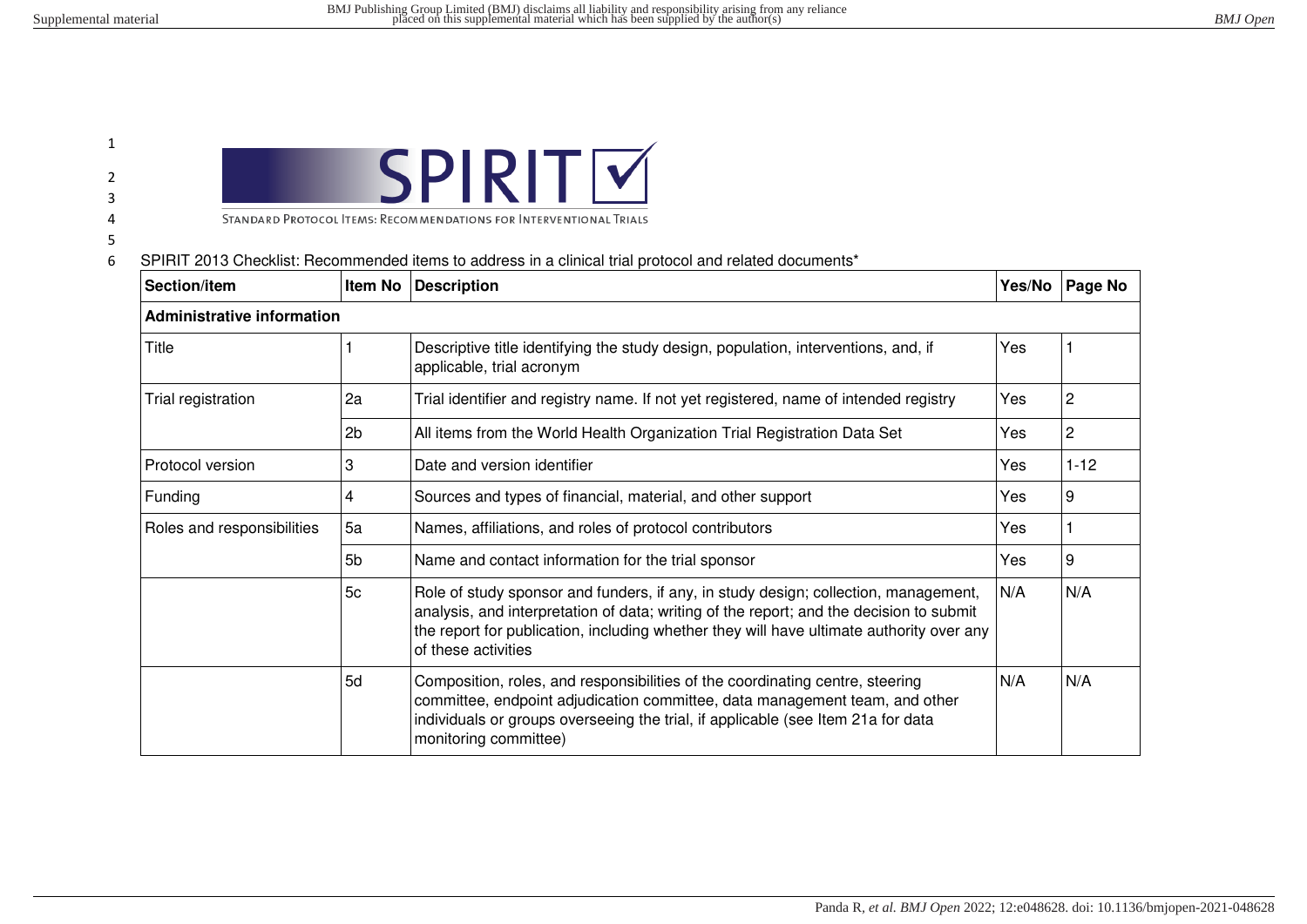| <b>Introduction</b>                                |                                                                                                                                                                                                                |                                                                                                                                                                                                                 |     |         |
|----------------------------------------------------|----------------------------------------------------------------------------------------------------------------------------------------------------------------------------------------------------------------|-----------------------------------------------------------------------------------------------------------------------------------------------------------------------------------------------------------------|-----|---------|
| Background and rationale                           | 6a<br>Description of research question and justification for undertaking the trial, including<br>summary of relevant studies (published and unpublished) examining benefits and<br>harms for each intervention |                                                                                                                                                                                                                 | Yes | $3 - 4$ |
|                                                    | 6 <sub>b</sub>                                                                                                                                                                                                 | Explanation for choice of comparators                                                                                                                                                                           | Yes | 4       |
| Objectives                                         | 7                                                                                                                                                                                                              | Specific objectives or hypotheses                                                                                                                                                                               | Yes | 4       |
| Trial design                                       | 8                                                                                                                                                                                                              | Description of trial design including type of trial (eg, parallel group, crossover,<br>factorial, single group), allocation ratio, and framework (eg, superiority, equivalence,<br>noninferiority, exploratory) |     | 4       |
| Methods: Participants, interventions, and outcomes |                                                                                                                                                                                                                |                                                                                                                                                                                                                 |     |         |
| Study setting                                      | 9                                                                                                                                                                                                              | Description of study settings (eg, community clinic, academic hospital) and list of<br>countries where data will be collected. Reference to where list of study sites can be<br>obtained                        | Yes | 4       |
| Eligibility criteria                               | 10                                                                                                                                                                                                             | Inclusion and exclusion criteria for participants. If applicable, eligibility criteria for<br>Yes<br>study centres and individuals who will perform the interventions (eg, surgeons,<br>psychotherapists)       |     | $4 - 5$ |
| Interventions                                      | 11a                                                                                                                                                                                                            | Interventions for each group with sufficient detail to allow replication, including how<br>and when they will be administered                                                                                   | Yes | 5       |
|                                                    | 11 <sub>b</sub>                                                                                                                                                                                                | Criteria for discontinuing or modifying allocated interventions for a given trial<br>participant (eg, drug dose change in response to harms, participant request, or<br>improving/worsening disease)            | N/A | N/A     |
|                                                    | 11c                                                                                                                                                                                                            | Strategies to improve adherence to intervention protocols, and any procedures for<br>monitoring adherence (eg, drug tablet return, laboratory tests)                                                            | N/A | N/A     |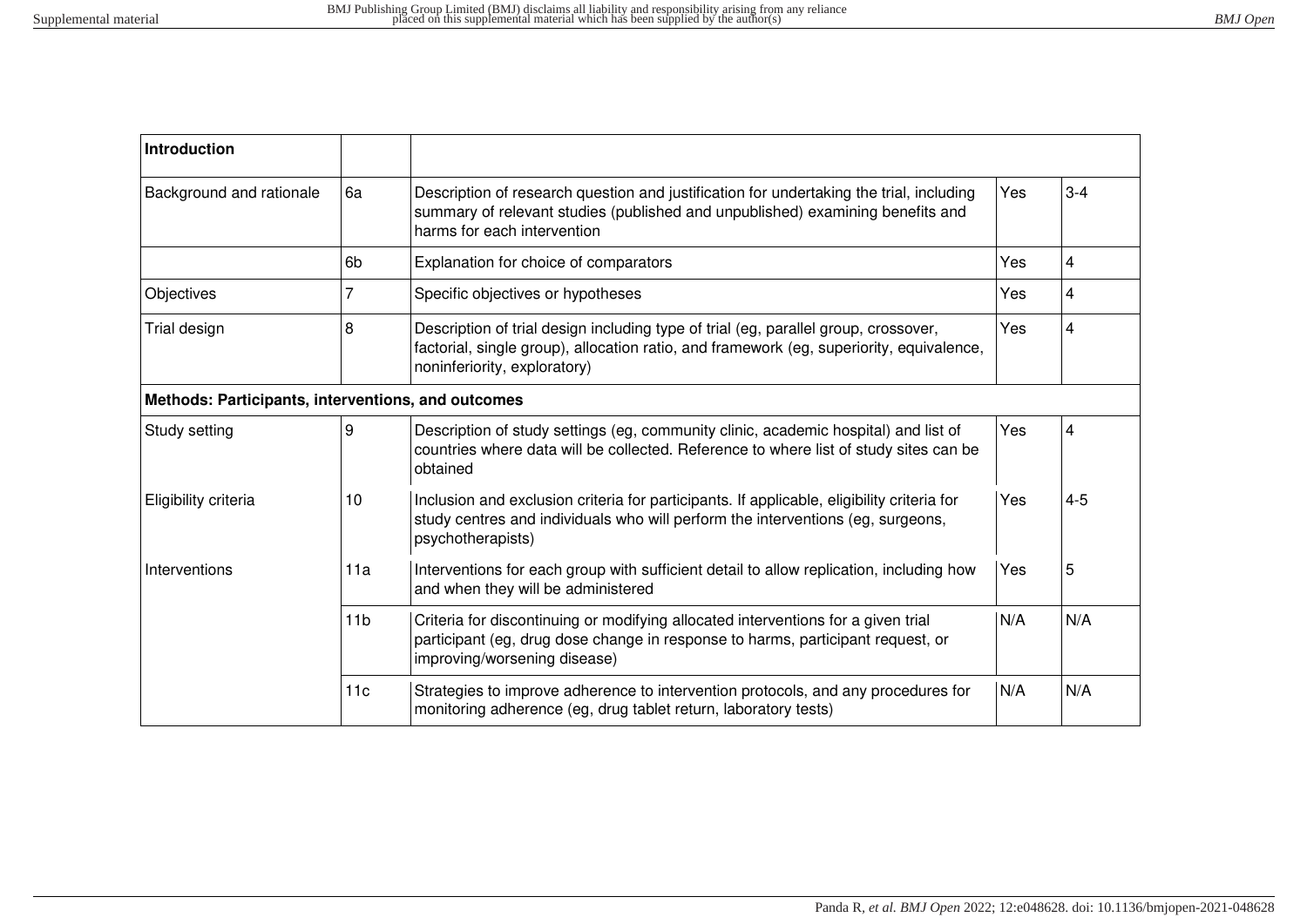|                                     | 11d                                                                                                                                                                                                                                                                                                                                                                         | Relevant concomitant care and interventions that are permitted or prohibited during<br>N/A<br>the trial                                                                                                                                                                                                                                                                                           |     | N/A                 |
|-------------------------------------|-----------------------------------------------------------------------------------------------------------------------------------------------------------------------------------------------------------------------------------------------------------------------------------------------------------------------------------------------------------------------------|---------------------------------------------------------------------------------------------------------------------------------------------------------------------------------------------------------------------------------------------------------------------------------------------------------------------------------------------------------------------------------------------------|-----|---------------------|
| Outcomes                            | 12                                                                                                                                                                                                                                                                                                                                                                          | Yes<br>Primary, secondary, and other outcomes, including the specific measurement<br>variable (eg, systolic blood pressure), analysis metric (eg, change from baseline,<br>final value, time to event), method of aggregation (eg, median, proportion), and time<br>point for each outcome. Explanation of the clinical relevance of chosen efficacy and<br>harm outcomes is strongly recommended |     | $5-6$               |
| Participant timeline                | 13                                                                                                                                                                                                                                                                                                                                                                          | Yes<br>Time schedule of enrolment, interventions (including any run-ins and washouts),<br>assessments, and visits for participants. A schematic diagram is highly<br>recommended (see Figure)                                                                                                                                                                                                     |     | Figure 1<br>(Image) |
| Sample size                         | 14                                                                                                                                                                                                                                                                                                                                                                          | Estimated number of participants needed to achieve study objectives and how it was<br>l Yes<br>determined, including clinical and statistical assumptions supporting any sample size<br>calculations                                                                                                                                                                                              |     | 6                   |
| Recruitment                         | 15                                                                                                                                                                                                                                                                                                                                                                          | Strategies for achieving adequate participant enrolment to reach target sample size<br>Yes                                                                                                                                                                                                                                                                                                        |     | 6                   |
|                                     |                                                                                                                                                                                                                                                                                                                                                                             | Methods: Assignment of interventions (for controlled trials)                                                                                                                                                                                                                                                                                                                                      |     |                     |
| Allocation:                         |                                                                                                                                                                                                                                                                                                                                                                             |                                                                                                                                                                                                                                                                                                                                                                                                   |     |                     |
| Sequence generation                 | 16a<br>Method of generating the allocation sequence (eg, computer-generated random<br>numbers), and list of any factors for stratification. To reduce predictability of a<br>random sequence, details of any planned restriction (eg, blocking) should be<br>provided in a separate document that is unavailable to those who enrol participants<br>or assign interventions |                                                                                                                                                                                                                                                                                                                                                                                                   | Yes | 6                   |
| Allocation concealment<br>mechanism | 16 <sub>b</sub>                                                                                                                                                                                                                                                                                                                                                             | Mechanism of implementing the allocation sequence (eg, central telephone;<br>Yes<br>sequentially numbered, opaque, sealed envelopes), describing any steps to conceal<br>the sequence until interventions are assigned                                                                                                                                                                            |     | 6                   |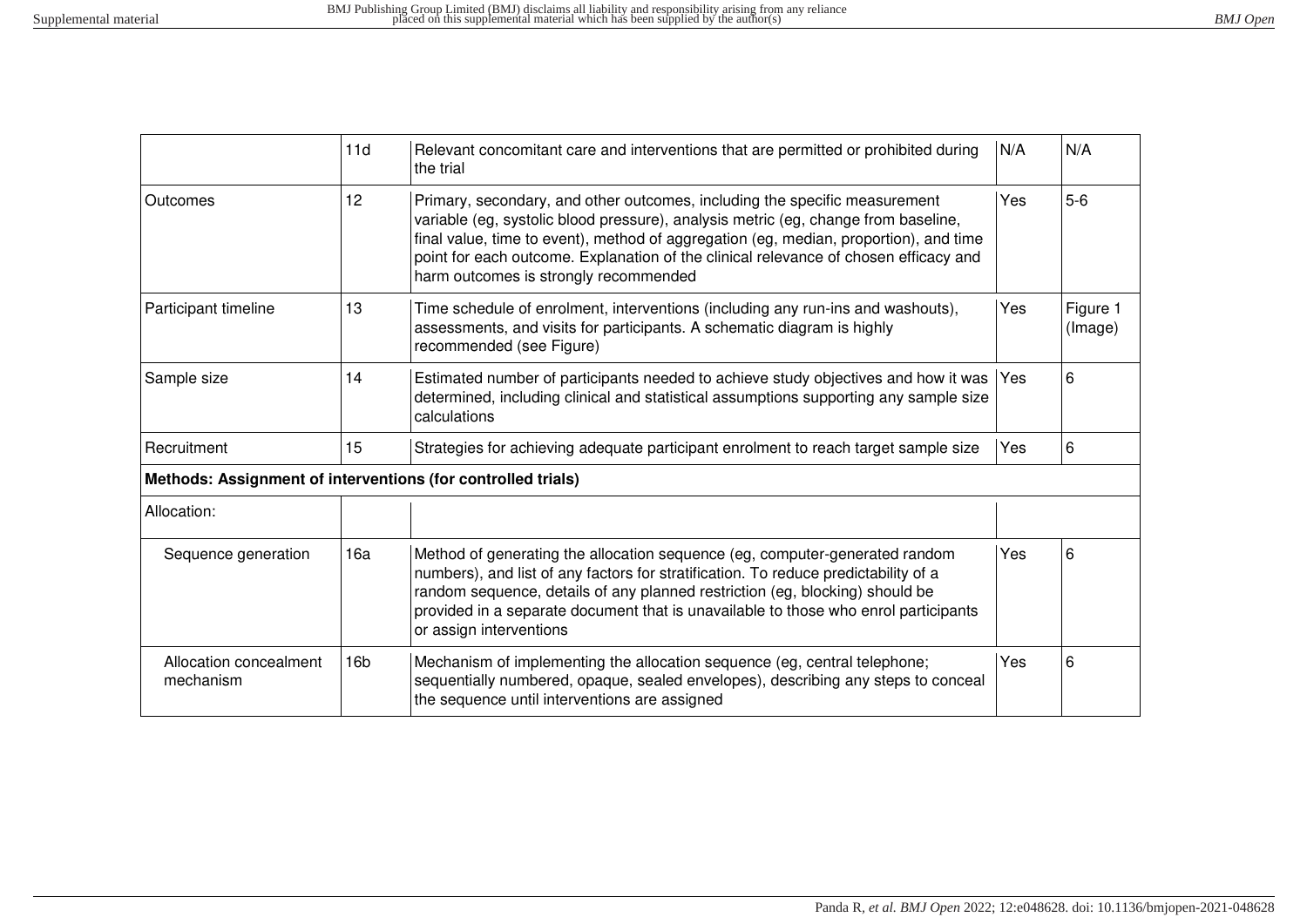| Implementation                                     | 16 <sub>c</sub> | Who will generate the allocation sequence, who will enrol participants, and who will<br>Yes<br>assign participants to interventions                                                                                                                                                                                                                                                                                      |     | 6   |
|----------------------------------------------------|-----------------|--------------------------------------------------------------------------------------------------------------------------------------------------------------------------------------------------------------------------------------------------------------------------------------------------------------------------------------------------------------------------------------------------------------------------|-----|-----|
| Blinding (masking)                                 | 17a             | Who will be blinded after assignment to interventions (eg, trial participants, care<br>Yes<br>providers, outcome assessors, data analysts), and how                                                                                                                                                                                                                                                                      |     | 6   |
|                                                    | 17 <sub>b</sub> | If blinded, circumstances under which unblinding is permissible, and procedure for<br>N/A<br>revealing a participant's allocated intervention during the trial                                                                                                                                                                                                                                                           |     | N/A |
| Methods: Data collection, management, and analysis |                 |                                                                                                                                                                                                                                                                                                                                                                                                                          |     |     |
| Data collection methods                            | 18a             | Plans for assessment and collection of outcome, baseline, and other trial data,<br>including any related processes to promote data quality (eg, duplicate<br>measurements, training of assessors) and a description of study instruments (eg,<br>questionnaires, laboratory tests) along with their reliability and validity, if known.<br>Reference to where data collection forms can be found, if not in the protocol | Yes | 6   |
|                                                    | 18 <sub>b</sub> | Plans to promote participant retention and complete follow-up, including list of any<br>outcome data to be collected for participants who discontinue or deviate from<br>intervention protocols                                                                                                                                                                                                                          | Yes | 6   |
| Data management                                    | 19              | Yes<br>Plans for data entry, coding, security, and storage, including any related processes<br>to promote data quality (eg, double data entry; range checks for data values).<br>Reference to where details of data management procedures can be found, if not in<br>the protocol                                                                                                                                        |     |     |
| <b>Statistical methods</b>                         | 20a             | Statistical methods for analysing primary and secondary outcomes. Reference to<br>where other details of the statistical analysis plan can be found, if not in the protocol                                                                                                                                                                                                                                              | Yes |     |
|                                                    | 20 <sub>b</sub> | Methods for any additional analyses (eg, subgroup and adjusted analyses)                                                                                                                                                                                                                                                                                                                                                 | Yes |     |
|                                                    | 20c             | Definition of analysis population relating to protocol non-adherence (eg, as<br>randomised analysis), and any statistical methods to handle missing data (eg,<br>multiple imputation)                                                                                                                                                                                                                                    | Yes |     |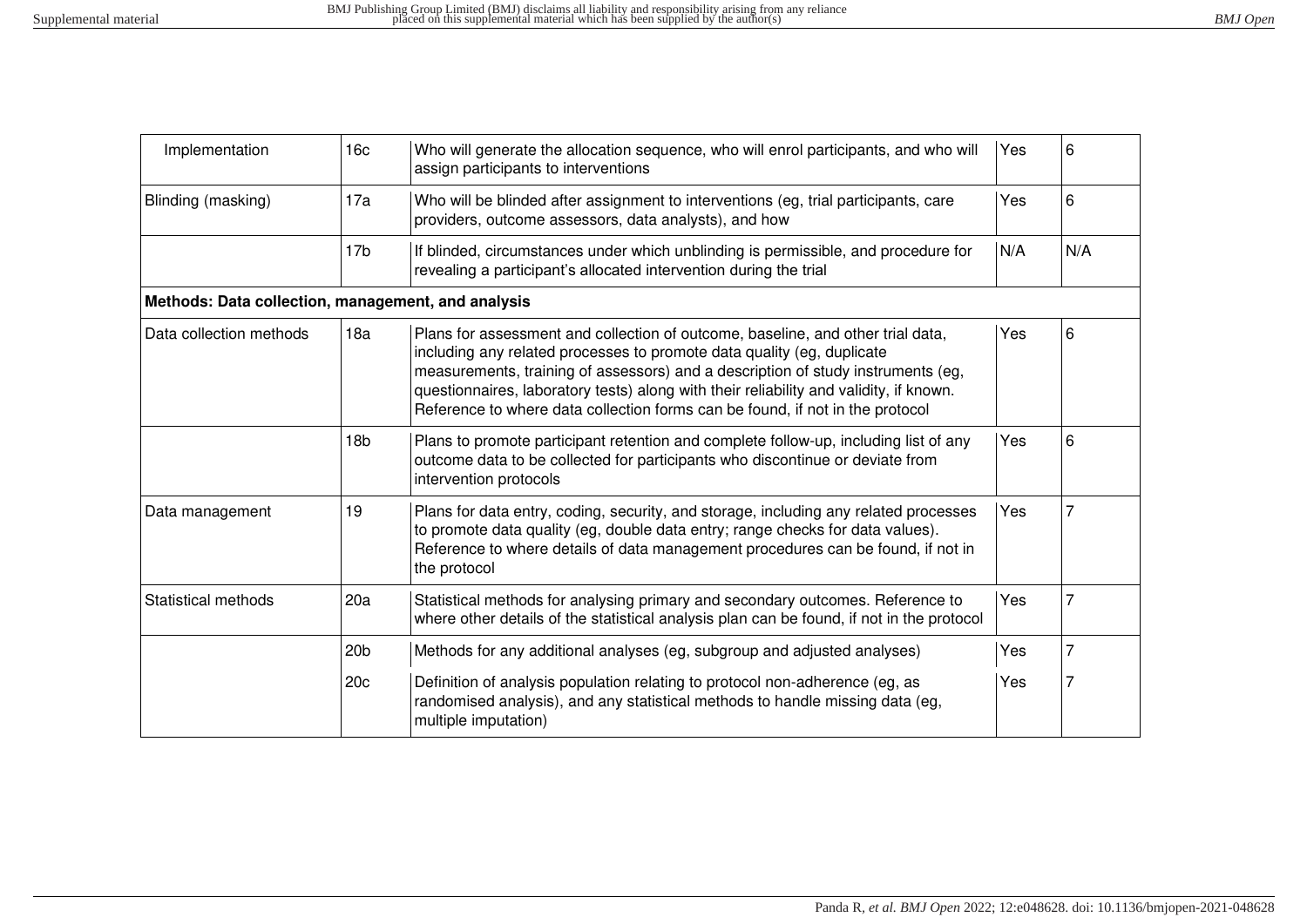| <b>Methods: Monitoring</b>      |                                                                                                                                                                                                                                                                                                                                                       |                                                                                                                                                                                                                                               |            |     |
|---------------------------------|-------------------------------------------------------------------------------------------------------------------------------------------------------------------------------------------------------------------------------------------------------------------------------------------------------------------------------------------------------|-----------------------------------------------------------------------------------------------------------------------------------------------------------------------------------------------------------------------------------------------|------------|-----|
| Data monitoring                 | Composition of data monitoring committee (DMC); summary of its role and reporting<br>21a<br>structure; statement of whether it is independent from the sponsor and competing<br>interests; and reference to where further details about its charter can be found, if not<br>in the protocol. Alternatively, an explanation of why a DMC is not needed |                                                                                                                                                                                                                                               | N/A        | N/A |
|                                 | 21 <sub>b</sub>                                                                                                                                                                                                                                                                                                                                       | Description of any interim analyses and stopping guidelines, including who will have<br>access to these interim results and make the final decision to terminate the trial                                                                    | N/A        | N/A |
| Harms                           | 22                                                                                                                                                                                                                                                                                                                                                    | Plans for collecting, assessing, reporting, and managing solicited and spontaneously<br>reported adverse events and other unintended effects of trial interventions or trial<br>conduct                                                       |            | 9   |
| Auditing                        | 23                                                                                                                                                                                                                                                                                                                                                    | Frequency and procedures for auditing trial conduct, if any, and whether the process N/A<br>will be independent from investigators and the sponsor                                                                                            |            | N/A |
| <b>Ethics and dissemination</b> |                                                                                                                                                                                                                                                                                                                                                       |                                                                                                                                                                                                                                               |            |     |
| Research ethics approval        | 24                                                                                                                                                                                                                                                                                                                                                    | Plans for seeking research ethics committee/institutional review board (REC/IRB)<br>approval                                                                                                                                                  | Yes        | 9   |
| Protocol amendments             | 25                                                                                                                                                                                                                                                                                                                                                    | N/A<br>Plans for communicating important protocol modifications (eg, changes to eligibility<br>criteria, outcomes, analyses) to relevant parties (eg, investigators, REC/IRBs, trial<br>participants, trial registries, journals, regulators) |            | N/A |
| Consent or assent               | 26a                                                                                                                                                                                                                                                                                                                                                   | Who will obtain informed consent or assent from potential trial participants or<br>authorised surrogates, and how (see Item 32)                                                                                                               | Yes        | 9   |
|                                 | 26 <sub>b</sub>                                                                                                                                                                                                                                                                                                                                       | Additional consent provisions for collection and use of participant data and biological<br>specimens in ancillary studies, if applicable                                                                                                      | N/A        | N/A |
| Confidentiality                 | 27                                                                                                                                                                                                                                                                                                                                                    | How personal information about potential and enrolled participants will be collected,<br>shared, and maintained in order to protect confidentiality before, during, and after the<br>trial                                                    | <b>Yes</b> | 9   |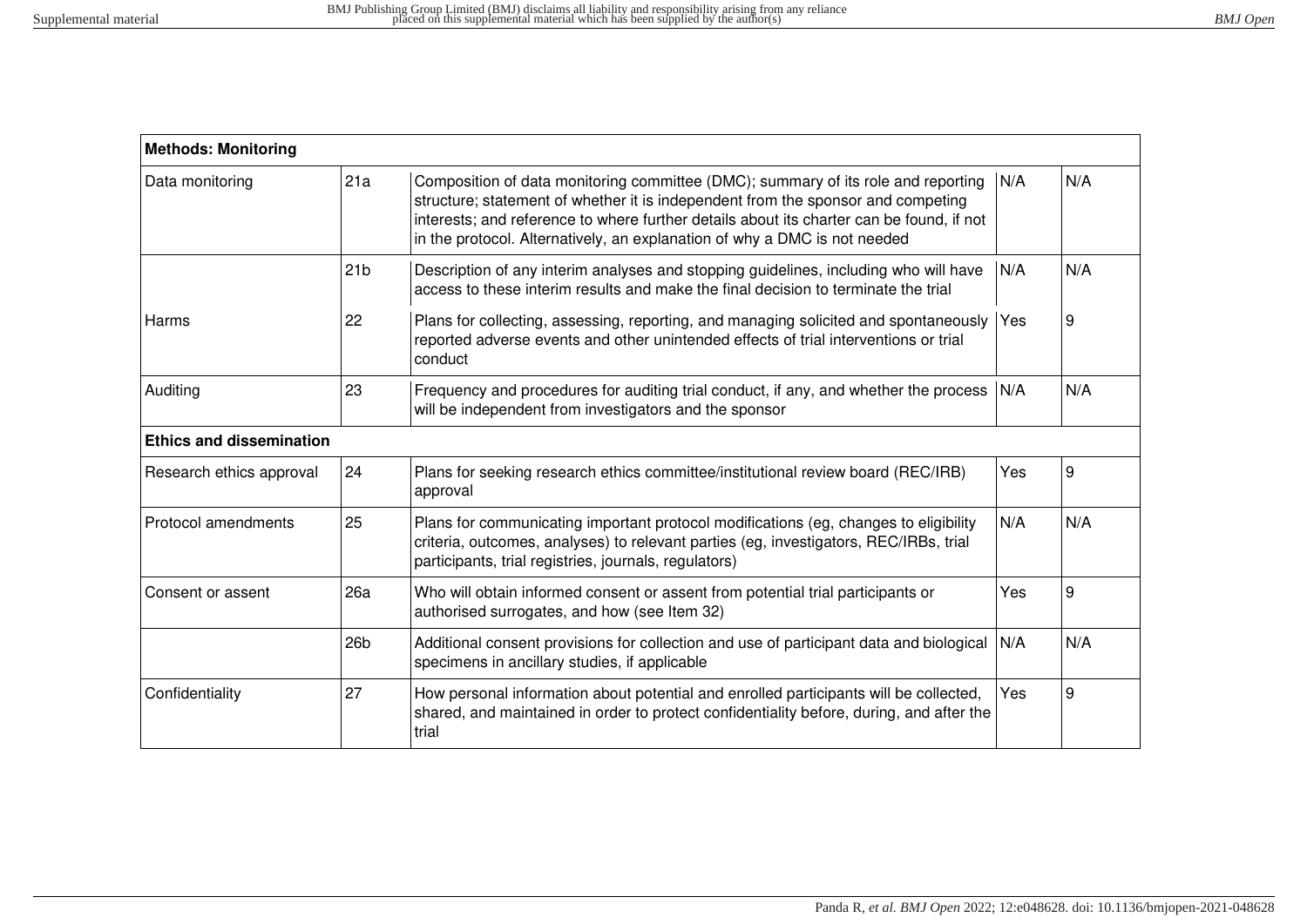| Declaration of interests      | 28              | Financial and other competing interests for principal investigators for the overall trial<br>Yes<br>and each study site                                                                                                                                                                             |     | 9              |
|-------------------------------|-----------------|-----------------------------------------------------------------------------------------------------------------------------------------------------------------------------------------------------------------------------------------------------------------------------------------------------|-----|----------------|
| Access to data                | 29              | Statement of who will have access to the final trial dataset, and disclosure of<br>Yes<br>contractual agreements that limit such access for investigators                                                                                                                                           |     | 9              |
| Ancillary and post-trial care | 30              | Provisions, if any, for ancillary and post-trial care, and for compensation to those<br>N/A<br>who suffer harm from trial participation                                                                                                                                                             |     | N/A            |
| Dissemination policy          | 31a             | Yes<br>Plans for investigators and sponsor to communicate trial results to participants,<br>healthcare professionals, the public, and other relevant groups (eg, via publication,<br>reporting in results databases, or other data sharing arrangements), including any<br>publication restrictions |     | $\overline{4}$ |
|                               | 31 <sub>b</sub> | Authorship eligibility guidelines and any intended use of professional writers                                                                                                                                                                                                                      | Yes | 8              |
|                               | 31 <sub>c</sub> | Plans, if any, for granting public access to the full protocol, participant-level dataset,<br>and statistical code                                                                                                                                                                                  | N/A | N/A            |
| <b>Appendices</b>             |                 |                                                                                                                                                                                                                                                                                                     |     |                |
| Informed consent materials    | 32              | Yes<br>Model consent form and other related documentation given to participants and<br>authorised surrogates                                                                                                                                                                                        |     | Appendix<br>B  |
| <b>Biological specimens</b>   | 33              | Plans for collection, laboratory evaluation, and storage of biological specimens for<br>N/A<br>genetic or molecular analysis in the current trial and for future use in ancillary<br>studies, if applicable                                                                                         |     | N/A            |

<sup>\*</sup>It is strongly recommended that this checklist be read in conjunction with the SPIRIT 2013 Explanation & Elaboration for important

2 clarification on the items. Amendments to the protocol should be tracked and dated. The SPIRIT checklist is copyrighted by the SPIRIT

3 Group under the Creative Commons "[Attribution-NonCommercial-NoDerivs 3.0 Unported](http://www.creativecommons.org/licenses/by-nc-nd/3.0/)" license.

4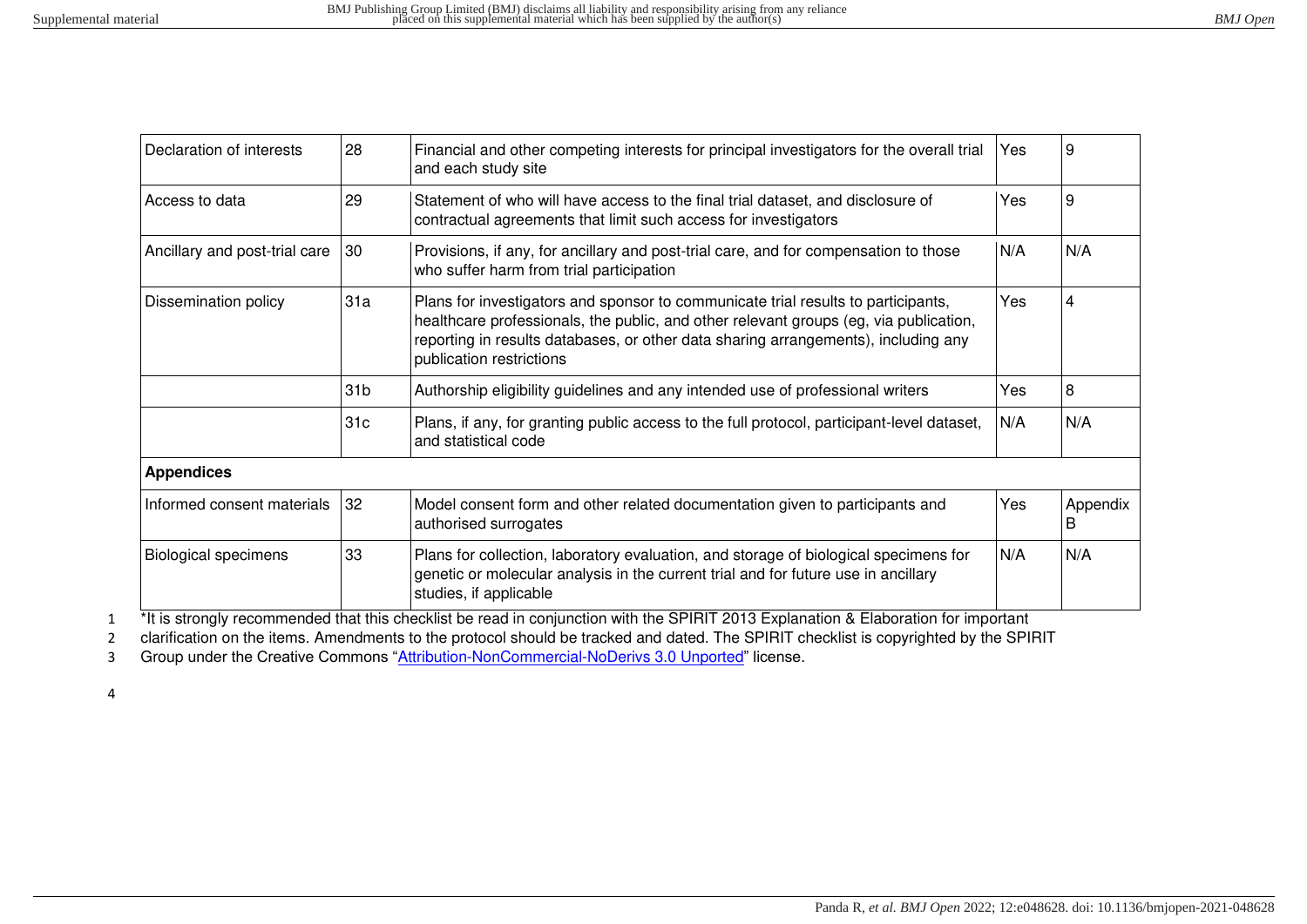## **Appendix B: PARTICIPANT INFORMATION SHEET (PATIENT RECRUITMENT: TRIAL)**

**Project title**: Exploratory randomized trial of face to face and mobile phone counselling against usual care for tobacco cessation in Indian primary care

|  |  | Principal Investigator and ethics secretary contact number and organization: |
|--|--|------------------------------------------------------------------------------|
|--|--|------------------------------------------------------------------------------|

| Dr Rajmohan Panda, MD, MPH               | Dr Aastha Agarwal                                 |
|------------------------------------------|---------------------------------------------------|
| Public Health Foundation of India (PHFI) | <b>Member Secretary</b>                           |
| <b>Additional Professor</b>              | <b>Research Scientist and Assistant Professor</b> |
| 0124-4781400                             | Public Health Foundation of India                 |
| raj.panda@phfi.org                       | Email: trc- $\text{iec}@phfi.org$                 |
|                                          | Phone: 0124 478 1400                              |

I am \_\_\_\_\_\_\_\_\_\_\_\_\_\_\_\_\_\_ conducting the research on behalf of Dr. Rajmohan Panda, Additional Professor, PHFI. I am conducting a research to test the effectiveness of face to face and mobile phone counselling against usual care for tobacco cessation in Indian primary care settings. This information sheet describes the research and invites you to be a part of it. You can take time to think about your participation in the research. Before you decide, you can talk to anyone about the research. If this information sheet contains words that you do not understand, please feel free to ask me. If you have any other questions too, you can ask me.

## **Project brief**

Tobacco is an important public health issue contributing towards many significant health problem and needs to be prevented. Tobacco cessation counselling has been identified as an important strategy to help people give up using tobacco. The overburdened health professionals and busy hospital out-patientdepartment provides limited time to the doctors/counsellors to counsel tobacco users. Through this research we aim to develop and test an innovative mobile telephone counselling system to assist tobacco users give up using tobacco.

## **What is the treatment offered in this trial?**

This research may use mobile phone based counselling system using text messages.

## **Why have you been asked to take part in this research?**

You are being invited to take part in this research because you use tobacco. We request you to consider participating as we feel that you will be able to provide us with information that will help in understanding and improving the mobile counselling services which we will then be tested in a trial. If you agree, I would like to ask you about these matters and request you to answer the questions to the best of your knowledge.

## **Is my participation in this research entirely voluntary?**

Your participation in this research is entirely voluntary. It is your choice whether to participate or not. You do not have to take part in this research if you do not wish to do so, and choosing to participate will not affect your treatment or treatment-related evaluations in any way.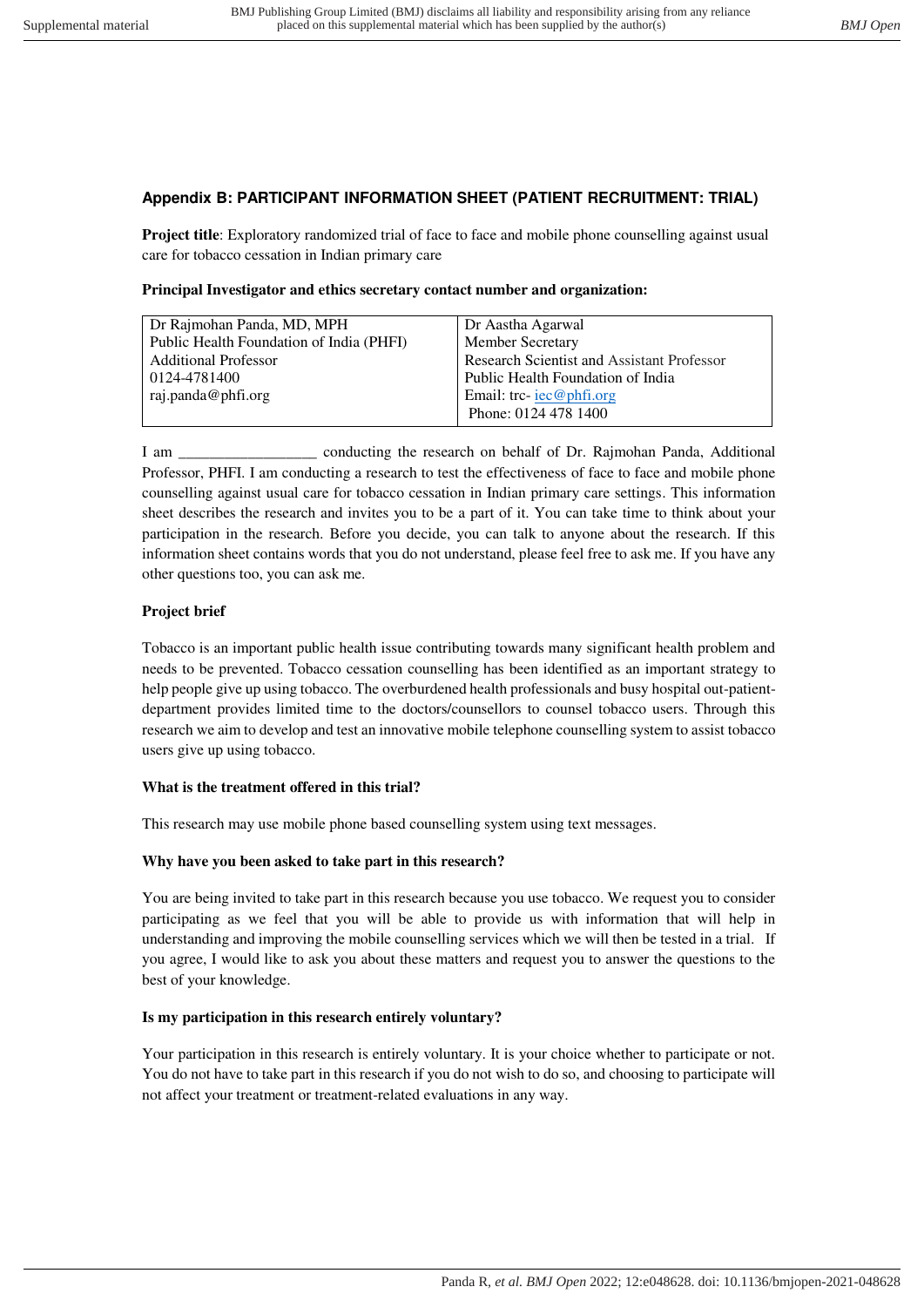If you do take part, the interview will take about 25 minutes to 40 minutes and I want to assure you that the information that you provide will be kept confidential. Your name or other information that could identify you will not appear in research record or report. You are free to withdraw from this research at any time should you change your mind.

#### *Do you have any questions?*

#### **What are the risks of my participation in this research?**

We are asking you to share with us some information related to your health and habits, and you may feel uncomfortable talking about some of the topics. You do not have to answer any question you do not want to answer. Nor do you need take part in the intervention or interview if you don't wish to do so, and that is all fine. You do not have to give us any reason for not responding to any question or for refusing to take part in the interview. The information that you give is confidential and will not be shared by any one in any manner that can identify you.

#### **What are the benefits of my participation in this research?**

By participating in the research you are contributing in the development of a counselling mechanism which will help people (including yourself) quit tobacco use in the future. This will have direct benefit to your health and that of other people using tobacco.

#### **Will the information I provide be kept private and confidential?**

We will ensure your privacy is maintained during the interviews. This will be ensured by conducting one interview at a time in a room in the health facility. We will not share the information you provide with anyone other than the research team. The information so collected from this research will be kept private in a secure manner and none of your personal details will appears on this information. Rather it will be allocated a number which only the researchers will be able to associate the number with you. The information provided by you hence will not be attributed to you by name. The knowledge that we get from this research will be shared with you and your community before it is made widely available to the public.

#### **Do I have the right to refuse or withdraw from the research?**

You do not have to take part in this research if you do not wish to do so, and choosing to participate will not affect your treatment or treatment-related evaluations in any way. You may stop participating in the interview at any time that you wish without your treatment being affected.

| $\rightarrow$ | <b>BEGIN THE INTERVIEW AFTER</b> |
|---------------|----------------------------------|
|               | <b>END</b>                       |